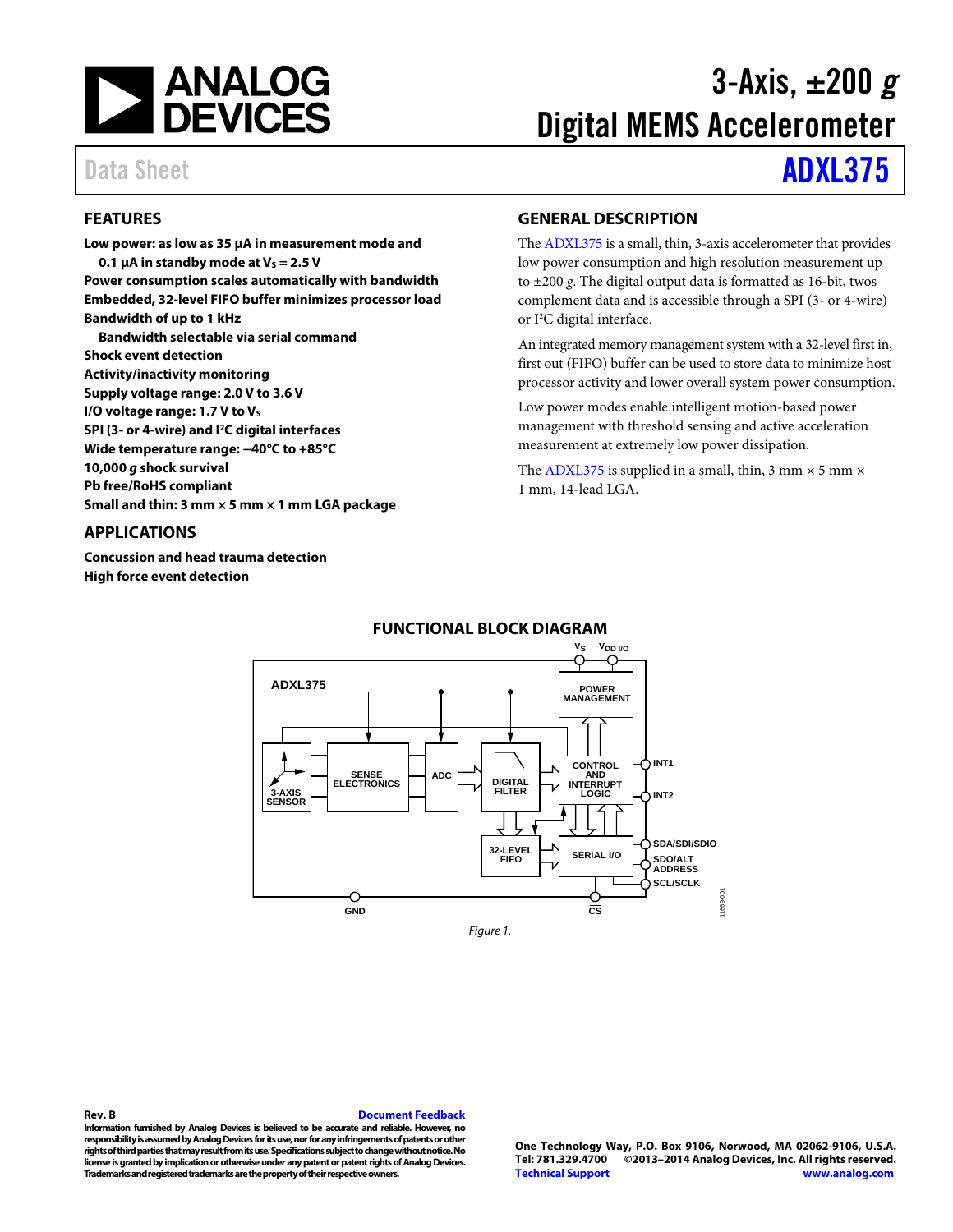# **ADXL375**

# **TABLE OF CONTENTS**

| Current Consumption and Output Data Rate 10 |
|---------------------------------------------|
|                                             |
|                                             |
|                                             |
|                                             |
|                                             |
|                                             |
|                                             |

# <span id="page-1-0"></span>**REVISION HISTORY**

#### $4/14$ –Rev. A to Rev. B

| Changes to Register 0x1E, Register 0x1F, Register 0x20-OFSX, |
|--------------------------------------------------------------|
|                                                              |
|                                                              |
|                                                              |
|                                                              |

8/13-Revision 0: Initial Version

| Mechanical Considerations for Mounting 26 |
|-------------------------------------------|
|                                           |
|                                           |
|                                           |
|                                           |
|                                           |
|                                           |
|                                           |
|                                           |
|                                           |
|                                           |
|                                           |
|                                           |
|                                           |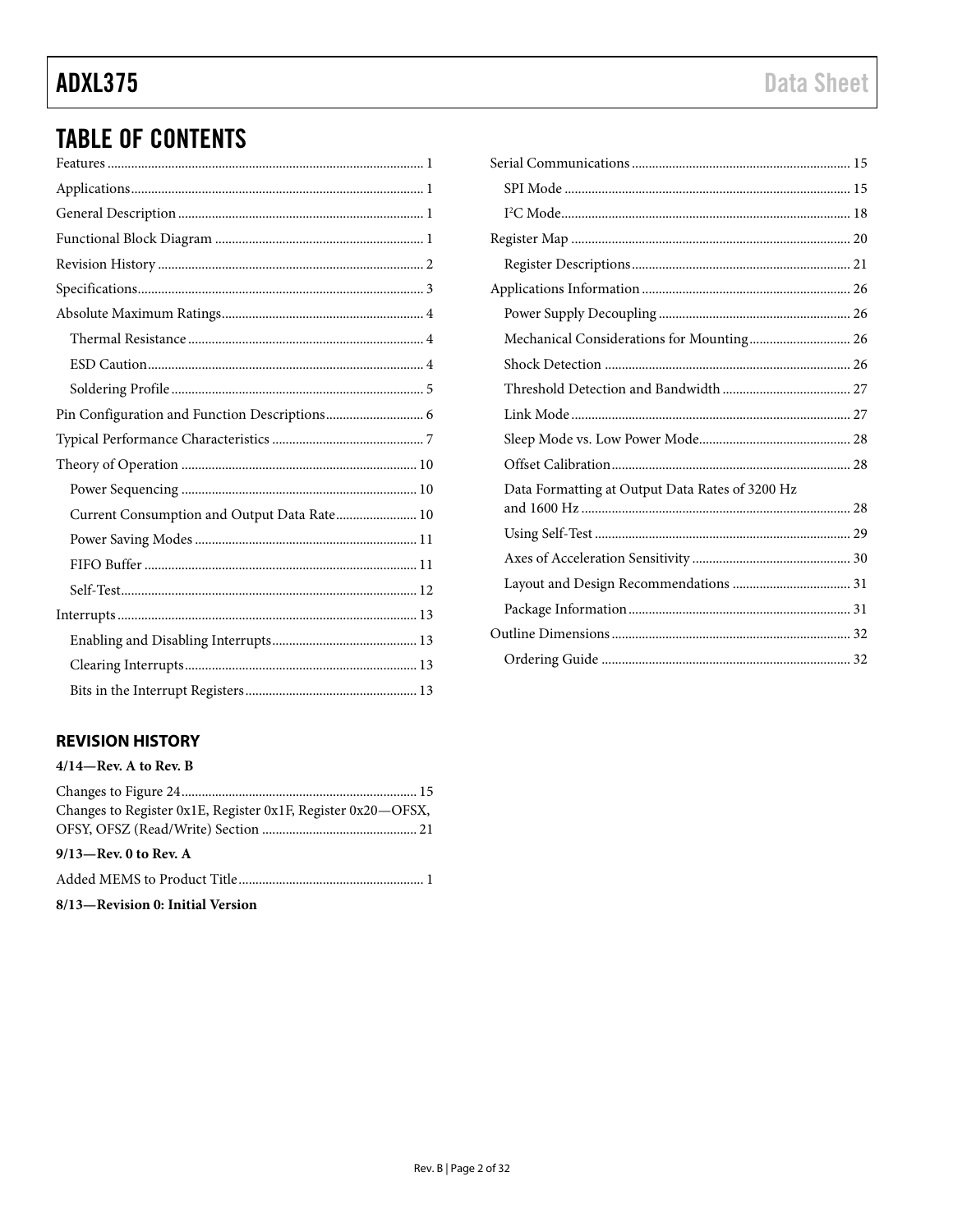# <span id="page-2-0"></span>SPECIFICATIONS

 $T_A = 25^{\circ}$ C,  $V_s = 2.5$  V,  $V_{\text{DDIO}} = 2.5$  V, acceleration = 0 *g*,  $C_s = 10 \mu$ F tantalum,  $C_{\text{IO}} = 0.1 \mu$ F, output data rate (ODR) = 800 Hz, unless otherwise noted.

<span id="page-2-1"></span>

| Table 1.                                                                               |                                 |         |                  |                |                |
|----------------------------------------------------------------------------------------|---------------------------------|---------|------------------|----------------|----------------|
| <b>Parameter</b>                                                                       | <b>Test Conditions/Comments</b> | Min     | Typ <sup>1</sup> | Max            | <b>Unit</b>    |
| <b>SENSOR INPUT</b>                                                                    | Each axis                       |         |                  |                |                |
| Measurement Range <sup>2</sup>                                                         |                                 | ±180    | ±200             |                | g              |
| Nonlinearity                                                                           | Percentage of full scale        |         | $\pm 0.25$       |                | $\%$           |
| Cross-Axis Sensitivity <sup>3</sup>                                                    |                                 |         | ±2.5             |                | $\%$           |
| SENSITIVITY                                                                            | Each axis                       |         |                  |                |                |
| Sensitivity at XOUT, YOUT, ZOUT <sup>2, 4</sup>                                        | $ODR \leq 800 Hz$               | 18.4    | 20.5             | 22.6           | LSB/g          |
| Scale Factor at X <sub>OUT</sub> , Y <sub>OUT</sub> , Z <sub>OUT</sub> <sup>2, 4</sup> | $ODR \leq 800 Hz$               | 44      | 49               | 54             | mg/LSB         |
| Sensitivity Change Due to Temperature                                                  |                                 |         | ±0.02            |                | $\%$ /°C       |
| 0 g OFFSET                                                                             | Each axis                       |         |                  |                |                |
| O g Output for XOUT, YOUT, ZOUT                                                        |                                 | $-6000$ | ±400             | $+6000$        | mq             |
| 0 g Offset vs. Temperature                                                             |                                 |         | ±10              |                | mg/C           |
| <b>NOISE</b>                                                                           | X-, y-, and z-axes              |         | 5                |                | $mg/\sqrt{Hz}$ |
| OUTPUT DATA RATE AND BANDWIDTH <sup>5</sup>                                            | User selectable                 |         |                  |                |                |
| Output Data Rate (ODR) <sup>4,6</sup>                                                  |                                 | 0.1     |                  | 3200           | Hz             |
| SELF-TEST <sup>7</sup>                                                                 |                                 |         |                  |                |                |
| Output Change in Z-Axis                                                                |                                 |         | 6.4              |                | g              |
| <b>POWER SUPPLY</b>                                                                    |                                 |         |                  |                |                |
| Operating Voltage Range (V <sub>s</sub> )                                              |                                 | 2.0     | 2.5              | 3.6            | $\vee$         |
| Interface Voltage Range (V <sub>DDI/O</sub> )                                          |                                 | 1.7     | 1.8              | V <sub>S</sub> | V              |
| <b>Supply Current</b>                                                                  |                                 |         |                  |                |                |
| <b>Measurement Mode</b>                                                                | $ODR \ge 100 Hz$                |         | 145              |                | μA             |
|                                                                                        | $ODR \leq 3 Hz$                 |         | 35               |                | μA             |
| <b>Standby Mode</b>                                                                    |                                 |         | 0.1              |                | μA             |
| Turn-On and Wake-Up Time <sup>8</sup>                                                  | $ODR = 3200 Hz$                 |         | 1.4              |                | ms             |
| <b>TEMPERATURE</b>                                                                     |                                 |         |                  |                |                |
| <b>Operating Temperature Range</b>                                                     |                                 | $-40$   |                  | $+85$          | °C             |
| <b>WEIGHT</b>                                                                          |                                 |         |                  |                |                |
| Device Weight                                                                          |                                 |         | 30               |                | mq             |

<sup>1</sup> Typical specifications are for at least 68% of the population of parts and are based on the worst case of mean ± 1 σ distribution, except for sensitivity, which represents the target value.

<sup>2</sup> Minimum and maximum specifications represent the worst case of mean ± 3 σ distribution and are not guaranteed in production.

<sup>3</sup> Cross-axis sensitivity is defined as coupling between any two axes.

<sup>4</sup> The output format for the 1600 Hz and 3200 Hz output data rates is different from the output format for the other output data rates. For more information, see the [Data Formatting at Output Data Rates of](#page-27-2) 3200 Hz and 1600 Hz section.

<sup>5</sup> Bandwidth is the −3 dB frequency and is half the output data rate: bandwidth = ODR/2.

<sup>6</sup> Output data rates < 6.25 Hz exhibit additional offset shift with increased temperature.

<sup>7</sup> Self-test change is defined as the output (*g*) when the SELF\_TEST bit = 1 (DATA\_FORMAT register, Address 0x31) minus the output (*g*) when the SELF\_TEST bit = 0. Due to device filtering, the output reaches its final value after  $4 \times \tau$  when enabling or disabling self-test, where  $\tau = 1/$ (data rate). For the self-test to operate correctly, the part must be in normal power operation (LOW\_POWER bit = 0 in the BW\_RATE register, Address 0x2C).

<sup>8</sup> Turn-on and wake-up times are determined by the user-defined bandwidth. At a 100 Hz data rate, the turn-on and wake-up times are each approximately 11.1 ms. For other data rates, the turn-on and wake-up times are each approximately  $\tau$  + 1.1 ms, where  $\tau$  = 1/(data rate).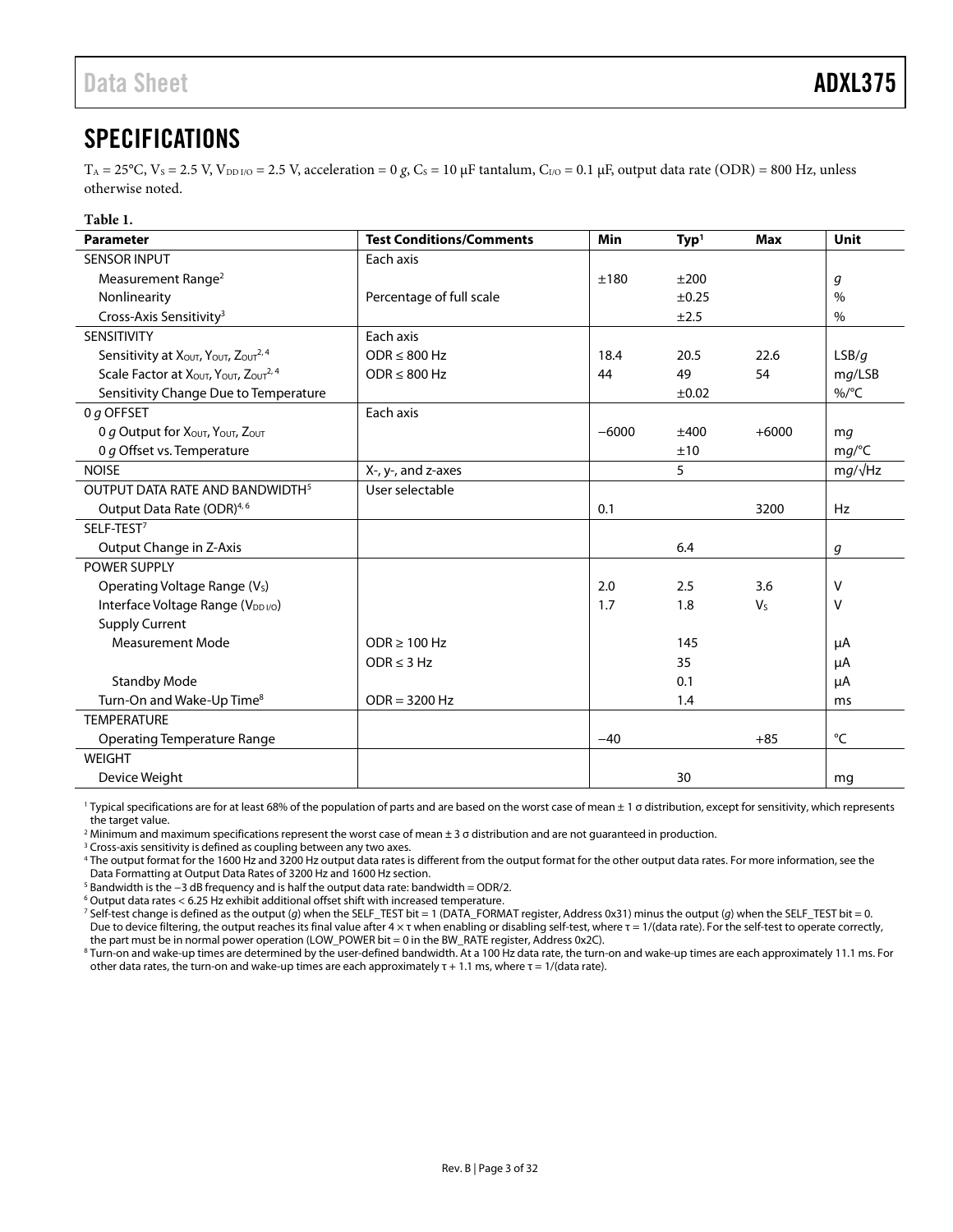# <span id="page-3-0"></span>ABSOLUTE MAXIMUM RATINGS

#### **Table 2.**

| <b>Parameter</b>                                            | Rating                                                                |
|-------------------------------------------------------------|-----------------------------------------------------------------------|
| Acceleration, Any Axis                                      |                                                                       |
| Unpowered                                                   | 10,000 $q$                                                            |
| Powered                                                     | 10,000 $q$                                                            |
| V٢                                                          | $-0.3$ V to $+3.9$ V                                                  |
| V <sub>DD I/O</sub>                                         | $-0.3 V$ to $+3.9 V$                                                  |
| Digital Pins                                                | $-0.3$ V to V <sub>DDI/0</sub> + 0.3 V or 3.9 V,<br>whichever is less |
| <b>Output Short-Circuit Duration</b><br>(Any Pin to Ground) | Indefinite                                                            |
| Temperature Range                                           |                                                                       |
| Powered                                                     | $-40^{\circ}$ C to $+105^{\circ}$ C                                   |
| Storage                                                     | $-40^{\circ}$ C to $+105^{\circ}$ C                                   |

Stresses above those listed under Absolute Maximum Ratings may cause permanent damage to the device. This is a stress rating only; functional operation of the device at these or any other conditions above those indicated in the operational section of this specification is not implied. Exposure to absolute maximum rating conditions for extended periods may affect device reliability.

## <span id="page-3-1"></span>**THERMAL RESISTANCE**

 $\theta_{JA}$  is specified for the worst-case conditions, that is, a device soldered in a circuit board for surface-mount packages.

### **Table 3. Package Characteristics**

| Package Type     | UJA | UJC | Jnit |
|------------------|-----|-----|------|
| 14-Terminal I GA |     |     | 'W   |

### <span id="page-3-2"></span>**ESD CAUTION**



ESD (electrostatic discharge) sensitive device. Charged devices and circuit boards can discharge without detection. Although this product features patented or proprietary protection circuitry, damage may occur on devices subjected to high energy ESD. Therefore, proper ESD precautions should be taken to avoid performance degradation or loss of functionality.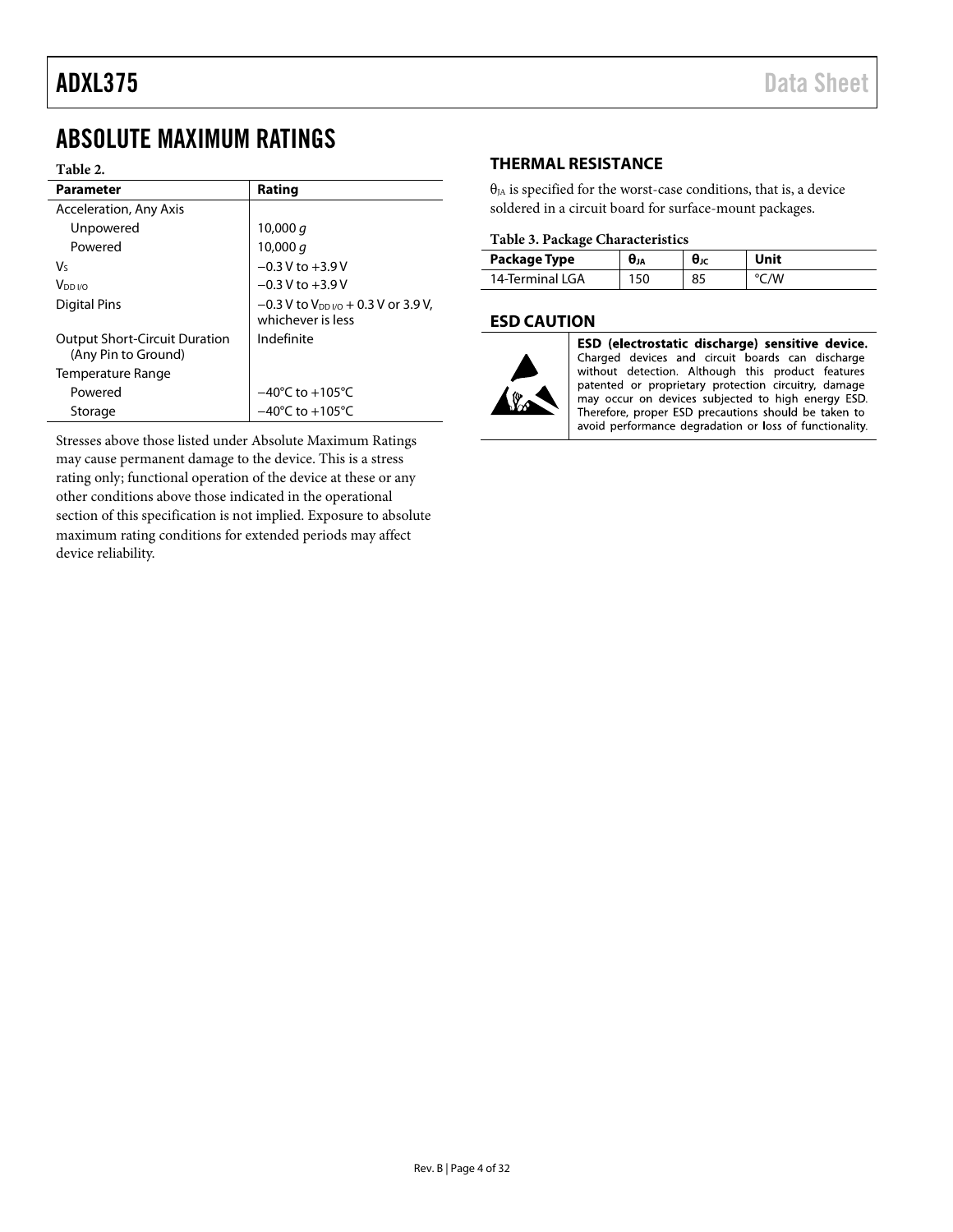# <span id="page-4-0"></span>**SOLDERING PROFILE**

[Figure 2](#page-4-1) an[d Table 4](#page-4-2) provide information about the recommended soldering profile.



*Figure 2. Recommended Soldering Profile*

#### <span id="page-4-2"></span><span id="page-4-1"></span>Table 4. Recommended Soldering Profile Limits<sup>1,2</sup>

| <b>Profile Feature</b>                                     | <b>Sn63/Pb37</b>  | <b>Pb-Free</b>            |
|------------------------------------------------------------|-------------------|---------------------------|
| Average Ramp Rate $(T_L$ to $T_P)$                         | 3°C/sec maximum   | 3°C/sec maximum           |
| Preheat                                                    |                   |                           |
| Minimum Temperature (T <sub>SMIN</sub> )                   | $100^{\circ}$ C   | $150^{\circ}$ C           |
| Maximum Temperature (T <sub>SMAX</sub> )                   | $150^{\circ}$ C   | $200^{\circ}$ C           |
| Time from $T_{SMIN}$ to $T_{SMAX}$ (ts)                    | 60 sec to 120 sec | 60 sec to 180 sec         |
| Ramp-Up Rate (T <sub>SMAX</sub> to T <sub>L</sub> )        | 3°C/sec maximum   | 3°C/sec maximum           |
| Liquidous Temperature (TL)                                 | $183^{\circ}$ C   | $217^{\circ}$ C           |
| Time Maintained Above $T_L(t_L)$                           | 60 sec to 150 sec | 60 sec to 150 sec         |
| Peak Temperature (T <sub>P</sub> )                         | 240°C +0°C/-5°C   | 260°C +0°C/-5°C           |
| Time Within 5°C of Actual T <sub>P</sub> (t <sub>P</sub> ) | 10 sec to 30 sec  | 20 sec to 40 sec          |
| Ramp-Down Rate                                             | 6°C/sec maximum   | $6^{\circ}$ C/sec maximum |
| Time 25°C (t25°C) to Peak Temperature                      | 6 minutes maximum | 8 minutes maximum         |

<sup>1</sup> Based on JEDEC Standard J-STD-020D.1.

<sup>2</sup> For best results, the soldering profile should be in accordance with the recommendations of the manufacturer of the solder paste used.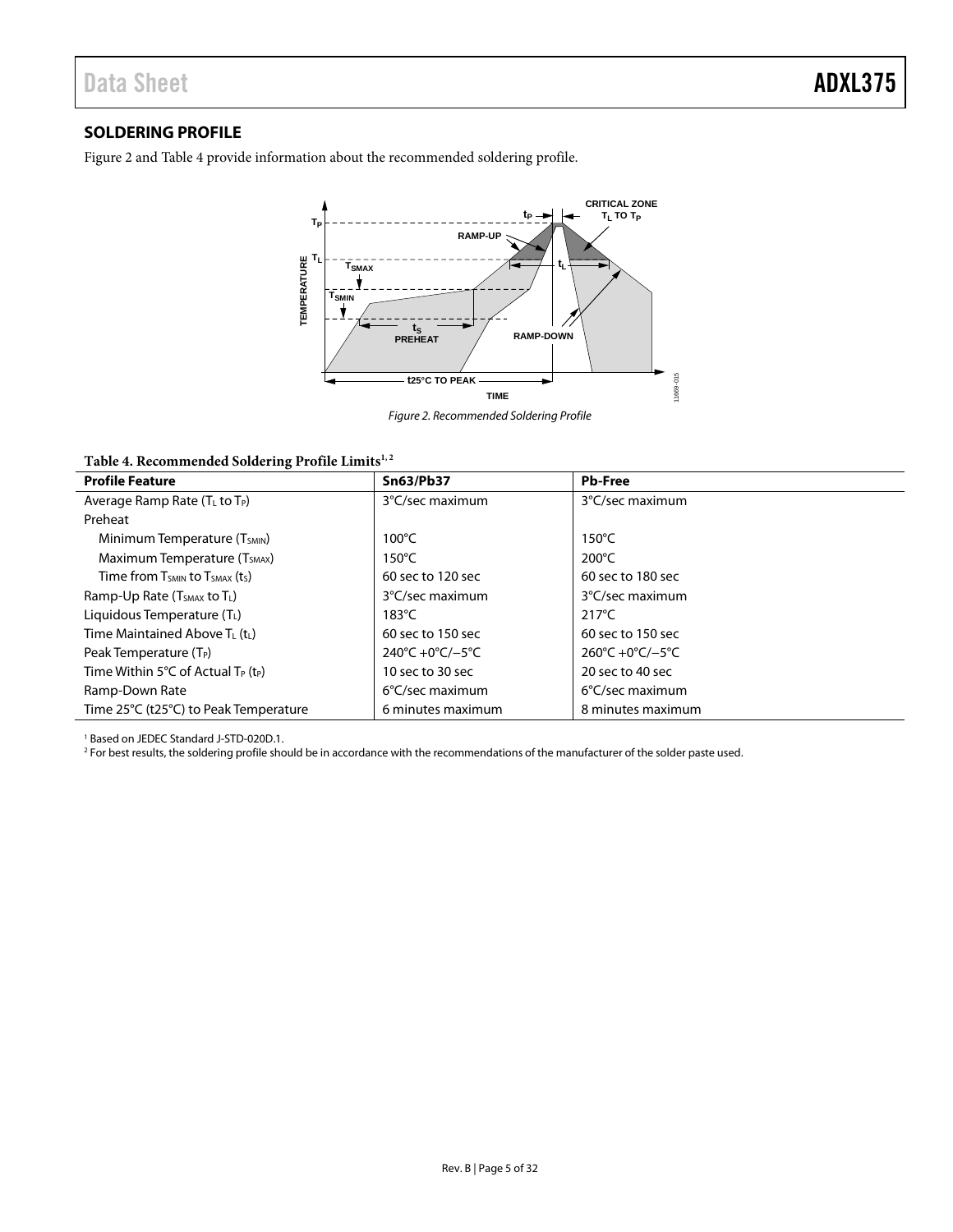# <span id="page-5-0"></span>PIN CONFIGURATION AND FUNCTION DESCRIPTIONS



|  |  | <b>Table 5. Pin Function Descriptions</b> |  |  |
|--|--|-------------------------------------------|--|--|
|--|--|-------------------------------------------|--|--|

| Pin No. | <b>Mnemonic</b>     | <b>Description</b>                                                                                                    |
|---------|---------------------|-----------------------------------------------------------------------------------------------------------------------|
|         | V <sub>DD I/O</sub> | Digital Interface Supply Voltage.                                                                                     |
|         | <b>GND</b>          | Ground. This pin must be connected to ground.                                                                         |
|         | <b>RESERVED</b>     | Reserved. This pin must be connected to V <sub>s</sub> or left open.                                                  |
|         | <b>GND</b>          | Ground. This pin must be connected to ground.                                                                         |
|         | <b>GND</b>          | Ground. This pin must be connected to ground.                                                                         |
| 6       | Vs                  | Supply Voltage.                                                                                                       |
|         | <b>CS</b>           | Chip Select.                                                                                                          |
| 8       | INT <sub>1</sub>    | Interrupt 1 Output.                                                                                                   |
| 9       | INT <sub>2</sub>    | Interrupt 2 Output.                                                                                                   |
| 10      | <b>NC</b>           | Not Internally Connected.                                                                                             |
| 11      | <b>RESERVED</b>     | Reserved. This pin must be connected to ground or left open.                                                          |
| 12      | SDO/ALT ADDRESS     | SPI 4-Wire Serial Data Output (SDO)/I <sup>2</sup> C Alternate Address Select (ALT ADDRESS).                          |
| 13      | SDA/SDI/SDIO        | I <sup>2</sup> C Serial Data (SDA)/SPI 4-Wire Serial Data Input (SDI)/SPI 3-Wire Serial Data Input and Output (SDIO). |
| 14      | <b>SCL/SCLK</b>     | I <sup>2</sup> C Serial Communications Clock (SCL)/SPI Serial Communications Clock (SCLK).                            |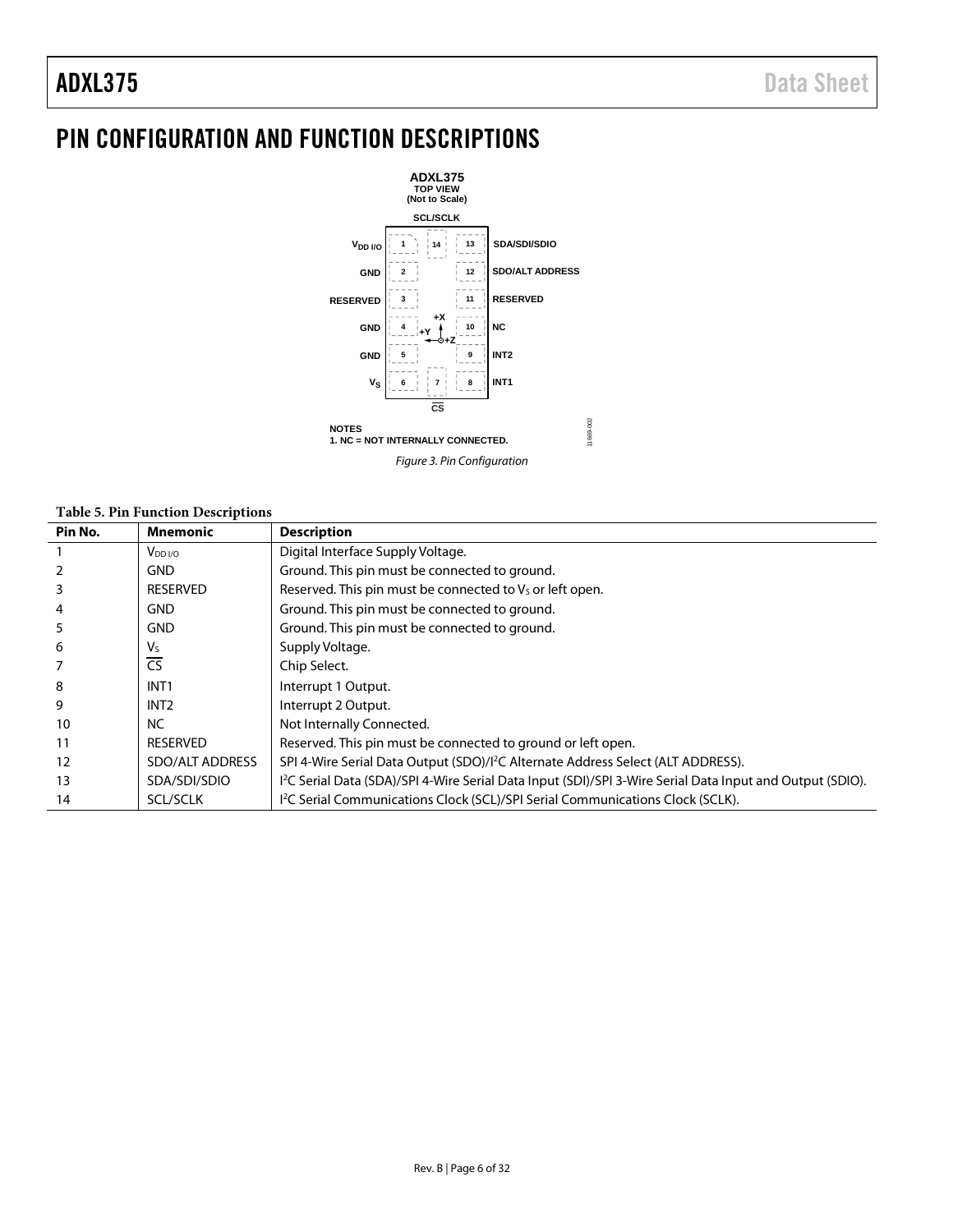# <span id="page-6-0"></span>TYPICAL PERFORMANCE CHARACTERISTICS









*Figure 7. X-Axis Offset Drift, 15 Parts Soldered to PCB, Vs* = 2.5 V



*Figure 8. Y-Axis Offset Drift, 15 Parts Soldered to PCB, Vs* = 2.5 V



*Figure 9. Z-Axis Offset Drift, 15 Parts Soldered to PCB, Vs* = 2.5 V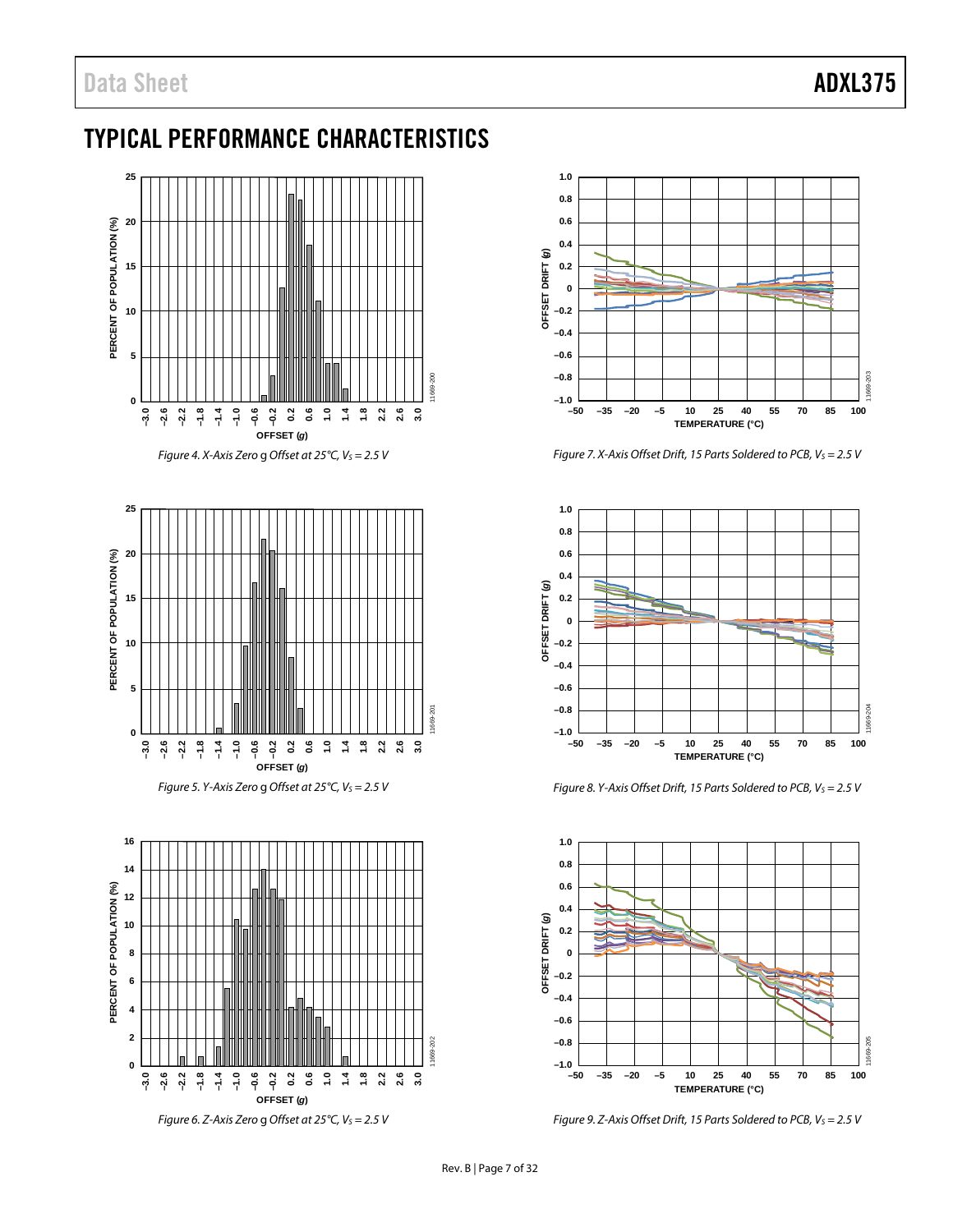



**SENSITIVITY (LSB/***g***)** *Figure 11. Y-Axis Sensitivity at 25°C, Vs* = 2.5 V



*Figure 12. Z-Axis Sensitivity at 25°C, V<sub>S</sub> = 2.5 V* 



*Figure 13. X-Axis Sensitivity vs. Temperature, 16 Parts Soldered to PCB,*   $V_S = 2.5 V$ 



*Figure 14. Y-Axis Sensitivity vs. Temperature, 16 Parts Soldered to PCB,*   $V_s = 2.5 V$ 



*Figure 15. Z-Axis Sensitivity vs. Temperature, 16 Parts Soldered to PCB,*   $V_S = 2.5 V$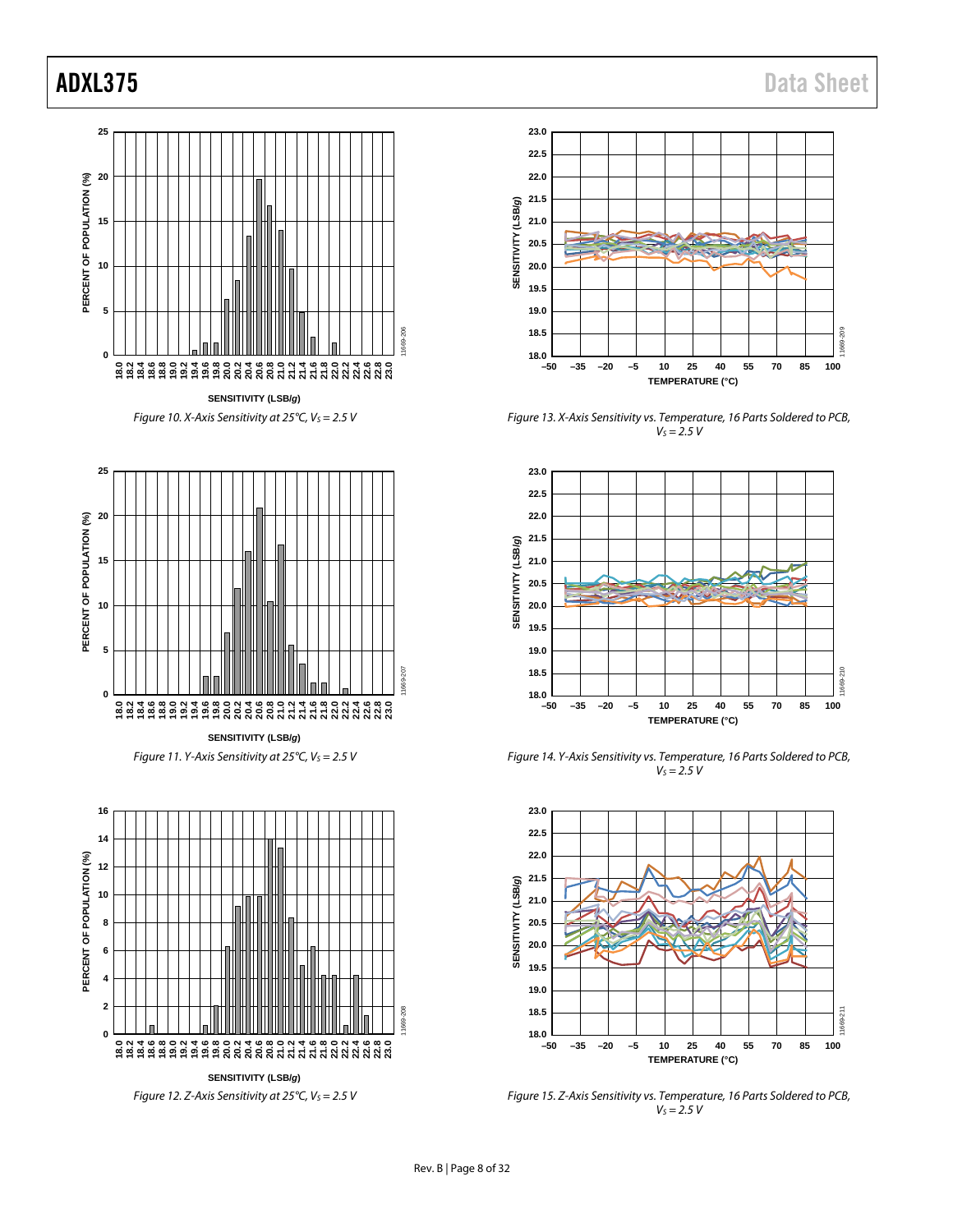# Data Sheet **ADXL375**

# **25 20** PERCENT OF POPULATION (%) **PERCENT OF POPULATION (%) 15 10 5** 11669-212 **0 115 80 85 90 95 100 105 110 120 125 130 135 140 145 150 155 160 165 170 175 180**

**SELF-TEST RESPONSE (LSB)** *Figure 16. Z-Axis Self-Test Response at 25°C, V<sub>S</sub> = 2.5 V* 

<span id="page-8-0"></span>

*Figure 17. Current Consumption at 25°C, 100 Hz Output Data Rate, Vs* = 2.5 V



*Figure 18. Current Consumption vs. Output Data Rate at 25°C, 10 Parts Soldered to PCB, V<sub>S</sub> = 2.5 V* 



*Figure 19. Supply Current vs. Supply Voltage* (V<sub>S</sub>) at 25°C



*Figure 20. Output Linearity over the Dynamic Range*

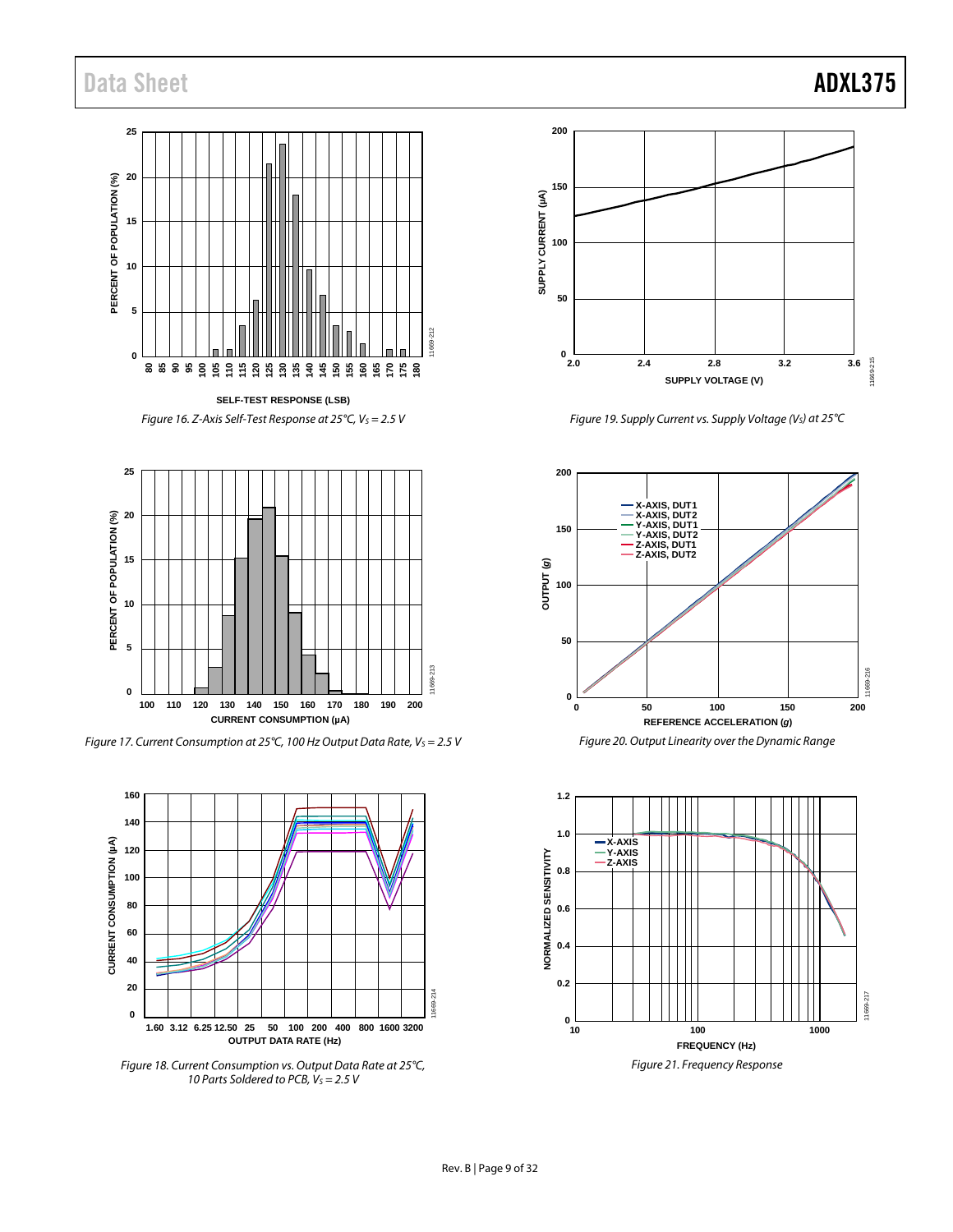# <span id="page-9-0"></span>THEORY OF OPERATION

The [ADXL375](http://www.analog.com/ADXL375?doc=ADXL375.pdf) is a complete 3-axis acceleration measurement system with a measurement range of ±200 *g*. It measures both dynamic acceleration resulting from motion or shock and static acceleration, such as gravity.

The sensor is a polysilicon surface-micromachined structure built on top of a silicon wafer. Polysilicon springs suspend the structure over the surface of the wafer and provide resistance against forces due to applied acceleration.

Deflection of the structure is measured using differential capacitors that consist of independent fixed plates and plates attached to the moving mass. Acceleration deflects the proof mass and unbalances the differential capacitor, resulting in a sensor output whose amplitude is proportional to acceleration. Phase sensitive demodulation is used to determine the magnitude and polarity of the acceleration.

# <span id="page-9-1"></span>**POWER SEQUENCING**

<span id="page-9-3"></span>**Table 7. Power Modes**

Power can be applied to  $V_S$  or  $V_{DD I/O}$  in any sequence without damaging the [ADXL375.](http://www.analog.com/ADXL375?doc=ADXL375.pdf) [Table 7](#page-9-3) provides a description of all the power modes. The interface voltage level is set using the interface supply voltage, V<sub>DD I/O</sub>, which must be present to ensure that the [ADXL375](http://www.analog.com/ADXL375?doc=ADXL375.pdf) does not create a conflict on the communication bus. For single-supply operation,  $V_{DD I/O}$  can be the same as the main supply, V<sub>s</sub>. In a dual-supply application, however,  $V_{DD I/O}$  can differ from  $V_S$  to accommodate the desired interface voltage, as long as  $V_s$  is greater than or equal to  $V_{DD I/O}$ .

After  $V_s$  is applied, the device enters standby mode. In standby mode, power consumption is minimized; the device waits for  $V_{DD I/O}$  to be applied and for the command to enter measurement mode. This command can be initiated by setting the measure bit (Bit D3) in the POWER\_CTL register (Address 0x2D).

When the device is in standby mode, any register can be written to or read from. It is recommended that the device be configured in standby mode before enabling measurement mode. Clearing the measure bit returns the device to standby mode.

### <span id="page-9-2"></span>**CURRENT CONSUMPTION AND OUTPUT DATA RATE**

Th[e ADXL375](http://www.analog.com/ADXL375?doc=ADXL375.pdf) automatically modulates its current consumption in proportion to its output data rate (see [Table 6\)](#page-9-4). The device bandwidth and output data rate are specified using the rate bits (Bits[D3:D0]) in the BW\_RATE register (Address 0x2C).

<span id="page-9-4"></span>

| Table 6. Typical Current Consumption vs. Data Rate     |  |
|--------------------------------------------------------|--|
| $(T_A = 25^{\circ}C, V_s = 2.5 V, V_{DD I/O} = 1.8 V)$ |  |

| <b>Rate Bits</b> | <b>Output Data</b><br>Rate (Hz) | <b>Bandwidth</b><br>(Hz) | $I_{DD}(\mu A)$ |
|------------------|---------------------------------|--------------------------|-----------------|
| 1111             | 3200                            | 1600                     | 145             |
| 1110             | 1600                            | 800                      | 90              |
| 1101             | 800                             | 400                      | 140             |
| 1100             | 400                             | 200                      | 140             |
| 1011             | 200                             | 100                      | 140             |
| 1010             | 100                             | 50                       | 140             |
| 1001             | 50                              | 25                       | 90              |
| 1000             | 25                              | 12.5                     | 60              |
| 0111             | 12.5                            | 6.25                     | 50              |
| 0110             | 6.25                            | 3.13                     | 40              |
| 0101             | 3.13                            | 1.56                     | 35              |
| 0100             | 1.56                            | 0.78                     | 35              |
| 0011             | 0.78                            | 0.39                     | 35              |
| 0010             | 0.39                            | 0.20                     | 35              |
| 0001             | 0.20                            | 0.10                     | 35              |
| 0000             | 0.10                            | 0.05                     | 35              |

| <b>Power Mode</b>             | V <sub>s</sub> | $V_{DD I/O}$ | <b>Description</b>                                                                                                                                                                                                                                      |
|-------------------------------|----------------|--------------|---------------------------------------------------------------------------------------------------------------------------------------------------------------------------------------------------------------------------------------------------------|
| Power Off                     | Off            | Off          | The device is completely off, but it is still possible for the device to create a conflict on the<br>communication bus.                                                                                                                                 |
| <b>Bus Disabled</b>           | On.            | Off          | The device is on in standby mode, but communication is unavailable and the device can create<br>a conflict on the communication bus. Minimize the duration of the bus disabled state during<br>power-up to prevent a conflict on the communication bus. |
| <b>Bus Enabled</b>            | Off            | On.          | No functions are available, but the device does not create a conflict on the communication bus.                                                                                                                                                         |
| <b>Standby or Measurement</b> | On             | On.          | At power-up, the device is in standby mode, awaiting a command to enter measurement<br>mode, and all sensor functions are off. After the device is instructed to enter measurement<br>mode, all sensor functions are available.                         |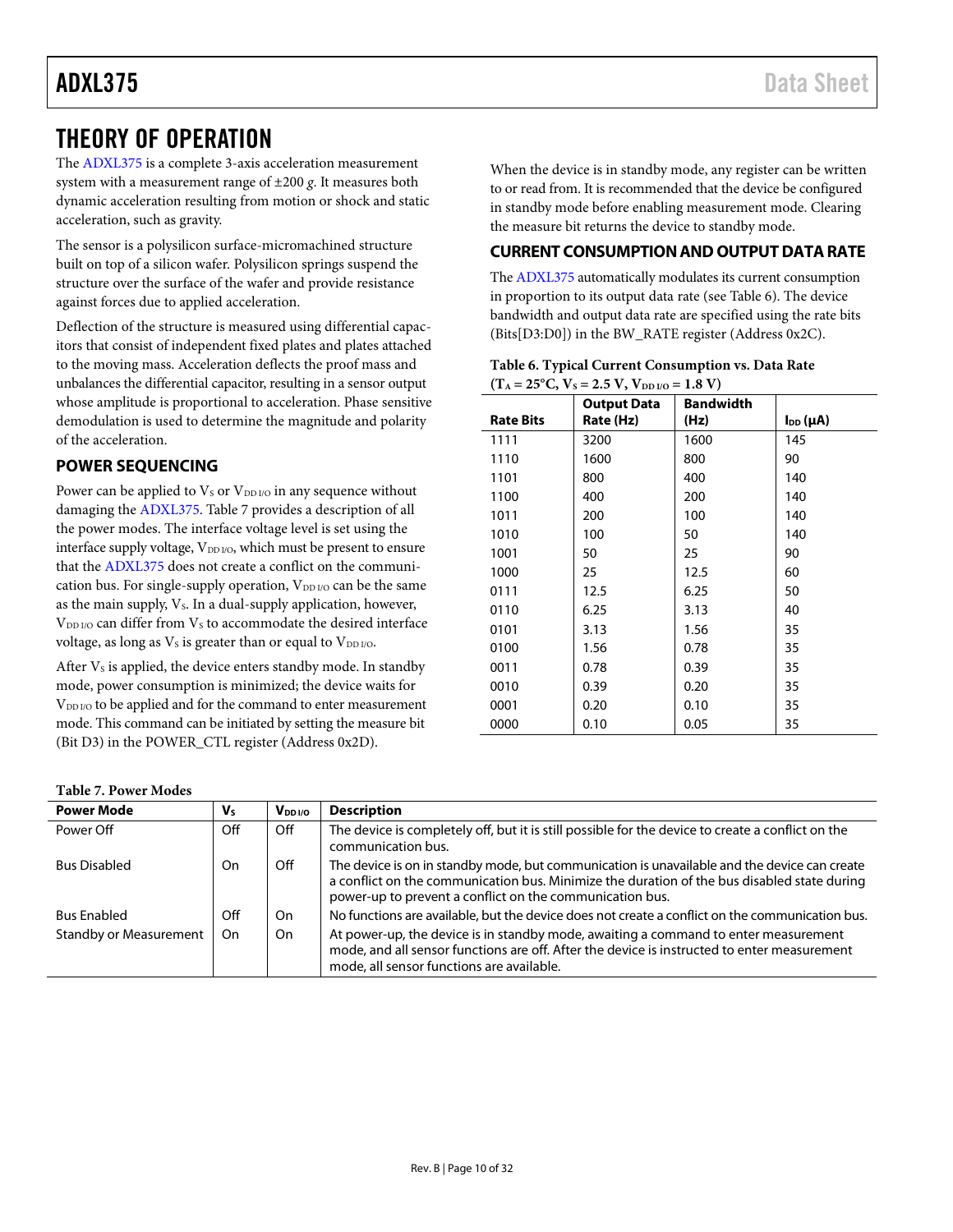# <span id="page-10-0"></span>**POWER SAVING MODES**

#### <span id="page-10-4"></span>*Low Power Mode*

A low power mode is available for additional power savings. In low power mode, the internal sampling rate is reduced, allowing for power savings in the 12.5 Hz to 400 Hz data rate range at the expense of slightly greater noise. To enter low power mode, set the LOW\_POWER bit (Bit D4) in the BW\_RATE register (Address 0x2C)[. Table 8](#page-10-2) shows the current consumption in low power mode for output data rates where there is an advantage to using low power mode.

<span id="page-10-2"></span>

| Table 8. Typical Current Consumption vs. Data Rate,                                                      |
|----------------------------------------------------------------------------------------------------------|
| Low Power Mode (T <sub>A</sub> = 25 <sup>o</sup> C, V <sub>s</sub> = 2.5 V, V <sub>DD I/O</sub> = 1.8 V) |

| <b>Rate Bits</b> | <b>Output Data</b><br>Rate (Hz) | <b>Bandwidth</b><br>(Hz) | $I_{DD}(\mu A)$ |
|------------------|---------------------------------|--------------------------|-----------------|
| 1100             | 400                             | 200                      | 90              |
| 1011             | 200                             | 100                      | 60              |
| 1010             | 100                             | 50                       | 50              |
| 1001             | 50                              | 25                       | 45              |
| 1000             | 25                              | 12.5                     | 40              |
| 0111             | 12.5                            | 6.25                     | 35              |

For data rates not shown i[n Table 8,](#page-10-2) the use of low power mode does not provide any advantage over normal power mode. Therefore, it is recommended that low power mode be used only for the data rates shown i[n Table 8.](#page-10-2)

### <span id="page-10-5"></span>*Autosleep Mode*

Additional power can be saved if the [ADXL375](http://www.analog.com/ADXL375?doc=ADXL375.pdf) automatically switches to sleep mode during periods of inactivity. To enable the autosleep mode feature,

- 1. Set the THRESH\_INACT register (Address 0x25) and the TIME\_INACT register (Address 0x26) to values that signify inactivity. The appropriate values depend on the application.
- 2. Set the AUTO\_SLEEP bit (Bit D4) and the link bit (Bit D5) in the POWER\_CTL register (Address 0x2D).

Current consumption at the sub-12.5 Hz data rates that are used in autosleep mode is typically 35  $\mu$ A for V<sub>s</sub> = 2.5 V.

For information about the advantages of using low power mode vs. autosleep mode, see the [Sleep Mode vs. Low Power](#page-27-0)  [Mode](#page-27-0) section.

### *Standby Mode*

For even lower power operation, standby mode can be used. In standby mode, current consumption is reduced to 0.1 µA (typical). In this mode, no measurements are made, but the contents of the FIFO buffer are preserved. To enter standby mode, clear the measure bit (Bit D3) in the POWER\_CTL register (Address 0x2D).

# <span id="page-10-1"></span>**FIFO BUFFER**

The [ADXL375](http://www.analog.com/ADXL375?doc=ADXL375.pdf) contains patented technology for an embedded memory management system with a 32-level FIFO buffer that can be used to minimize host processor burden. This buffer has four modes: bypass, FIFO, stream, and trigger. Each mode can be selected by setting the FIFO\_MODE bits (Bits[D7:D6]) in the FIFO\_CTL register (Address 0x38; se[e Table 9\)](#page-10-3).

| <b>Setting</b> |    | <b>FIFO</b>    |                                                                                                                                                                        |
|----------------|----|----------------|------------------------------------------------------------------------------------------------------------------------------------------------------------------------|
| D7             | D6 | Mode           | <b>Description</b>                                                                                                                                                     |
| $\Omega$       | O  | <b>Bypass</b>  | FIFO buffer is bypassed.                                                                                                                                               |
| O              |    | <b>FIFO</b>    | FIFO buffer collects up to 32 samples and<br>then stops collecting data, collecting new<br>data only when the buffer is not full.                                      |
|                | 0  | Stream         | FIFO buffer holds the last 32 samples.<br>When the buffer is full, the oldest data<br>is overwritten with newer data.                                                  |
|                | 1  | <b>Trigger</b> | FIFO buffer holds the last samples before<br>the trigger event and continues to collect<br>data until full. New data is collected only<br>when the buffer is not full. |

<span id="page-10-3"></span>

| Table 9. FIFO Modes (FIFO_CTL Register, Address 0x38) |  |  |
|-------------------------------------------------------|--|--|
|-------------------------------------------------------|--|--|

For an in-depth description of the FIFO buffer and FIFO modes, see th[e AN-1025 Application Note,](http://www.analog.com/AN-1025?doc=ADXL375.pdf) *Utilization of the First In, First Out (FIFO) Buffer in Analog Devices, Inc., Digital Accelerometers*.

### *Bypass Mode*

In bypass mode, the FIFO buffer is not operational and, therefore, remains empty.

# *FIFO Mode*

In FIFO mode, data from measurements of the x-, y-, and z-axes is stored in the FIFO buffer. When the number of samples in the FIFO buffer equals the level specified by the samples bits of the FIFO\_CTL register (Address 0x38), the watermark interrupt is set (see th[e Watermark](#page-13-0) Bit section). The FIFO buffer continues to accumulate samples until it is full (32 samples from measurements of the x-, y-, and z-axes) and then stops collecting data.

After the FIFO buffer stops collecting data, the device continues to operate; therefore, features such as shock detection can be used after the FIFO buffer is full. The watermark interrupt bit remains set until the number of samples in the FIFO buffer is less than the value stored in the samples bits of the FIFO\_CTL register.

### *Stream Mode*

In stream mode, data from measurements of the x-, y-, and z-axes is stored in the FIFO buffer. When the number of samples in the FIFO buffer equals the level specified by the samples bits of the FIFO\_CTL register (Address 0x38), the watermark interrupt is set (see th[e Watermark](#page-13-0) Bit section). The FIFO buffer continues to accumulate samples; the buffer stores the latest 32 samples from measurements of the x-, y-, and z-axes, discarding older data as new data arrives. The watermark interrupt bit remains set until the number of samples in the FIFO buffer is less than the value stored in the samples bits of the FIFO\_CTL register.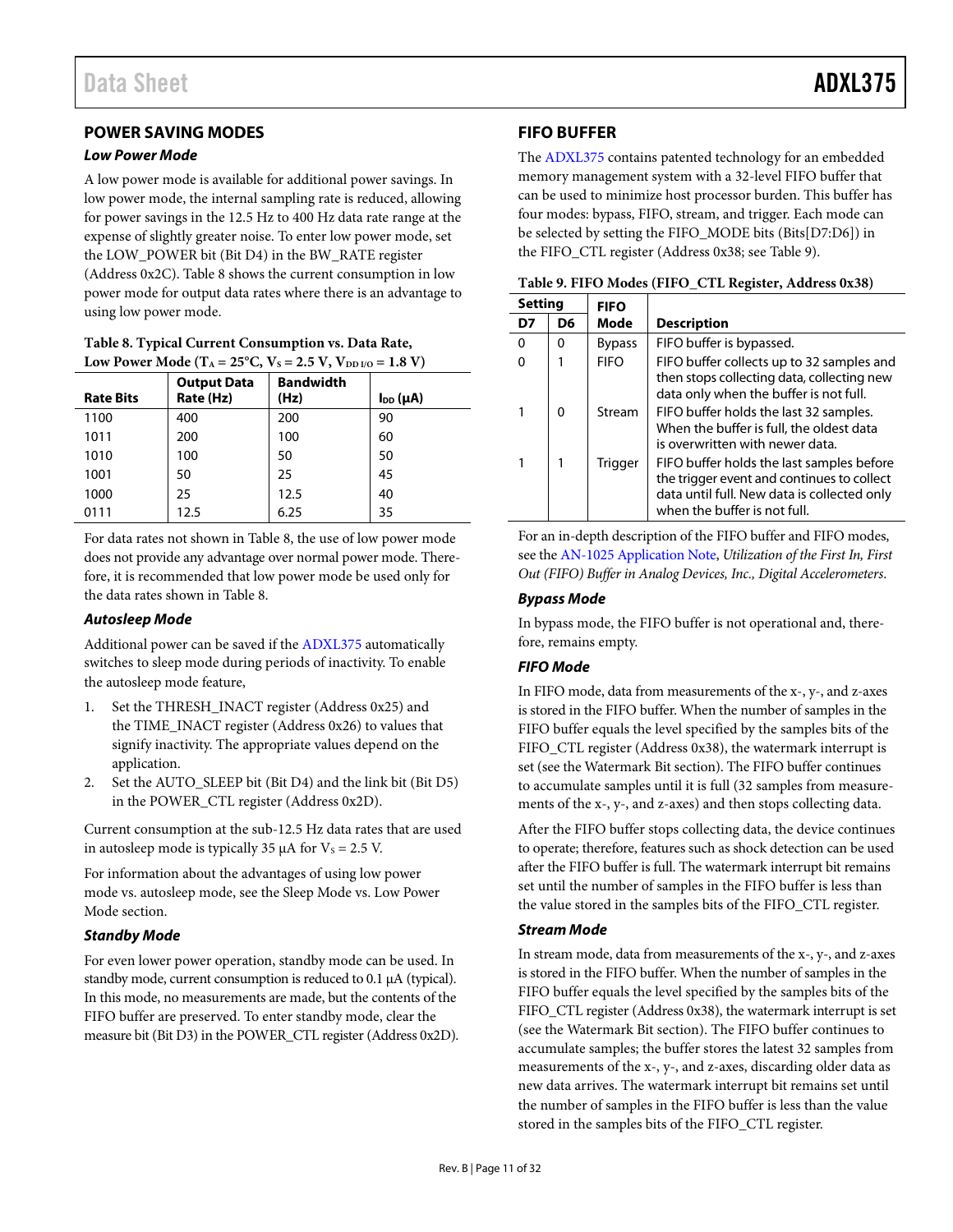# *Trigger Mode*

In trigger mode, the FIFO buffer accumulates samples, storing the latest 32 samples from measurements of the x-, y-, and z-axes. After a trigger event occurs, an interrupt is sent to the INT1 or INT2 pin (determined by the trigger bit in the FIFO\_CTL register), and the FIFO\_TRIG bit (Bit D7) is set in the FIFO\_STATUS register (Address 0x39).

The FIFO buffer keeps the last n samples (n is the value specified by the samples bits in the FIFO\_CTL register) and then operates in FIFO mode, collecting new samples only when the FIFO buffer is not full. A delay of at least 5 µs must elapse between the occurrence of the trigger event and the start of data readback from the FIFO buffer to allow the buffer to discard and retain the necessary samples.

Additional trigger events cannot be recognized until the part is reset to trigger mode. To reset the part to trigger mode,

- 1. If desired, read data from the FIFO buffer (see the [Retrieving](#page-11-1)  [Data from the FIFO Buffer](#page-11-1) section). Before resetting the part to trigger mode, read back the FIFO data; placing the device into bypass mode clears the FIFO buffer.
- 2. Configure the device for bypass mode by setting Bits[D7:D6] at Address 0x38 to 00.
- 3. Configure the device for trigger mode by setting Bits[D7:D6] at Address 0x38 to 11.

# <span id="page-11-1"></span>*Retrieving Data from the FIFO Buffer*

When the FIFO buffer operates in FIFO, stream, or trigger mode, FIFO data can be read from the data registers (Address 0x32 to Address 0x37). Each time data is read from the FIFO buffer, the oldest x-, y-, and z-axis data is moved into the DATAX, DATAY, and DATAZ registers.

If a single-byte read operation is performed, the remaining bytes of data for the current FIFO sample are lost. Therefore, data for all axes of interest must be read in a burst (multiple-byte) read operation. To ensure that the FIFO buffer is empty (that is, all new data has moved into the data registers), an interval of at least 5 µs must elapse between the end of the readback from the data registers and the start of a new read of the data registers or the FIFO\_STATUS register (Address 0x39). The end of a read operation from the data registers is signified by the transition from Register 0x37 to Register 0x38 or by the CS pin going high.

When SPI operation is enabled at a frequency of 1.6 MHz or lower, the register addressing portion of the transmission provides a sufficient delay to ensure that the FIFO buffer has completely emptied. When SPI operation is enabled at a frequency higher than 1.6 MHz, the  $\overline{\text{CS}}$  pin must be deasserted to ensure a total delay of 5 µs; otherwise, the delay is not sufficient. When SPI operation is enabled at 5 MHz, the total delay necessary is at most 3.4 µs.

When I<sup>2</sup>C mode is enabled on the part, the communication rate is low enough to ensure a sufficient delay between FIFO reads.

# <span id="page-11-0"></span>**SELF-TEST**

The [ADXL375](http://www.analog.com/ADXL375?doc=ADXL375.pdf) incorporates a self-test feature that effectively tests its mechanical and electronic systems simultaneously. When the self-test function is enabled (via the SELF\_TEST bit in the DATA\_FORMAT register, Address 0x31), an electrostatic force is exerted on the mechanical sensor.

This electrostatic force moves the mechanical sensing element in the same manner as acceleration, and it is additive to the external acceleration experienced by the device. This added electrostatic force results in an output change in the x-, y-, and z-axes. Because the electrostatic force is proportional to  $V_s^2$ , the output change varies with V<sub>s</sub>.

The self-test response in the x- and y-axes exhibits bimodal behavior and, therefore, is not always a reliable indicator of sensor health or potential shift in device sensitivity. For this reason, perform the self-test check in the z-axis.

Use of the self-test feature at data rates of less than 100 Hz or at 1600 Hz may yield values outside the limits shown in [Figure 16.](#page-8-0)  For the self-test function to operate correctly, the part must be in normal power operation (LOW\_POWER bit = 0 in the BW\_RATE register, Address 0x2C) and be configured for a data rate from 100 Hz to 800 Hz, or for a data rate of 3200 Hz (se[e Table 6\)](#page-9-4).

For more information about the self-test feature, see th[e Using](#page-28-0)  [Self-Test](#page-28-0) section.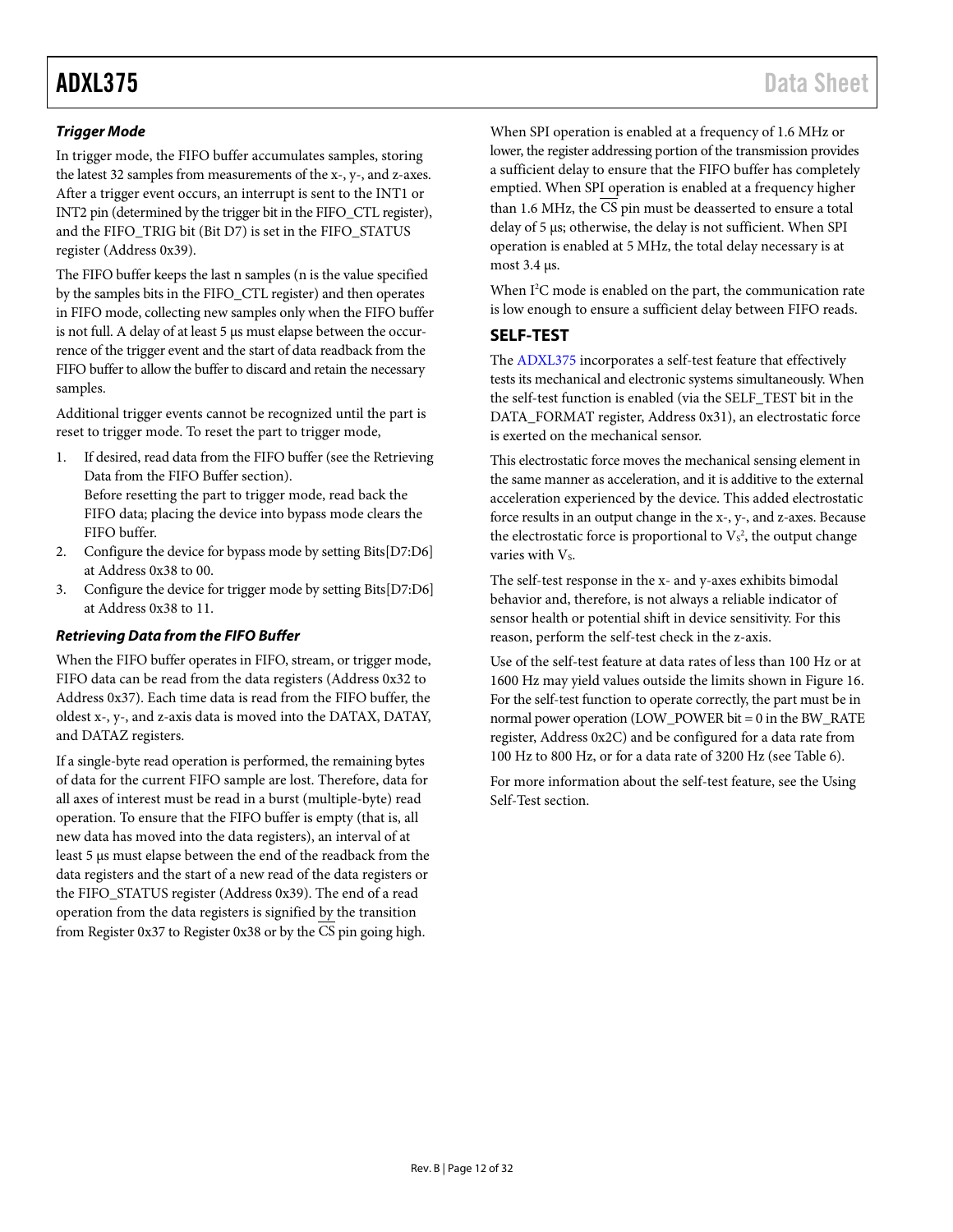# <span id="page-12-0"></span>INTERRUPTS

The [ADXL375](http://www.analog.com/ADXL375?doc=ADXL375.pdf) provides two output pins for driving interrupts: INT1 and INT2. Both interrupt pins are push-pull, low impedance pins (se[e Table](#page-12-4) 10 for output specifications). The default configuration of the interrupt pins is active high. The polarity can be changed to active low by setting the INT\_INVERT bit (Bit D5) in the DATA\_FORMAT register (Address 0x31). All interrupt functions can be enabled simultaneously, but some functions may need to share the same interrupt pin.

# <span id="page-12-1"></span>**ENABLING AND DISABLING INTERRUPTS**

Interrupts are enabled by setting the appropriate bits in the INT\_ENABLE register (Address 0x2E); the interrupt is mapped to the INT1 pin or the INT2 pin based on the contents of the INT\_MAP register (Address 0x2F). When the user configures the interrupt pins for the first time, it is recommended that the functions and interrupt mapping be configured before the interrupts are enabled.

When changing the configuration of an interrupt, follow this procedure.

- 1. Disable the interrupt by clearing the bit corresponding to the function in the INT\_ENABLE register.
- 2. Reconfigure the interrupt function.
- 3. Reenable the interrupt in the INT\_ENABLE register.

Configuration of the functions while the interrupts are disabled helps to prevent the accidental generation of an interrupt.

# <span id="page-12-2"></span>**CLEARING INTERRUPTS**

The interrupt functions are latched and can be cleared as follows:

- 1. Read the data registers (Address 0x32 to Address 0x37) to clear the data-related interrupts.
- 2. Read the INT\_SOURCE register (Address 0x30) to clear the remaining interrupts.

# <span id="page-12-3"></span>**BITS IN THE INTERRUPT REGISTERS**

This section describes the interrupts that can be set in the INT\_ENABLE register (Address 0x2E) and monitored in the INT\_SOURCE register (Address 0x30).

For an in-depth description of the FIFO buffer and the interrupt bits, see th[e AN-1025 Application Note,](http://www.analog.com/AN-1025?doc=ADXL375.pdf) *Utilization of the First In, First Out (FIFO) Buffer in Analog Devices, Inc., Digital Accelerometers*.

### *DATA\_READY Bit*

The DATA\_READY bit is set when new data is available and is cleared when no new data is available.

### *SINGLE\_SHOCK Bit*

The SINGLE\_SHOCK bit is set when a single acceleration event that is greater than the value in the THRESH\_SHOCK register (Address 0x1D) occurs for less time than is specified by the DUR register (Address 0x21). For more information, see the [Shock](#page-25-3) [Detection](#page-25-3) section.

### *DOUBLE\_SHOCK Bit*

The DOUBLE\_SHOCK bit is set when two acceleration events that are greater than the value in the THRESH\_SHOCK register (Address 0x1D) occur for less time than is specified by the DUR register (Address 0x21). The second shock event starts after the time specified by the latent register (Address 0x22) but within the time specified by the window register (Address 0x23). For more information, see the Shock [Detection](#page-25-3) section.

# *Activity Bit*

The activity bit is set when acceleration greater than the value stored in the THRESH\_ACT register (Address 0x24) is experienced on any participating axis. Participating axes are specified by the ACT\_INACT\_CTL register (Address 0x27).

|                                              |                                 | Limit <sup>1</sup>  |                         |      |
|----------------------------------------------|---------------------------------|---------------------|-------------------------|------|
| <b>Parameter</b>                             | <b>Test Conditions/Comments</b> | Min                 | Max                     | Unit |
| <b>DIGITAL OUTPUT</b>                        |                                 |                     |                         |      |
| Low Level Output Voltage $(V_{OL})$          | $I_{OL} = 300 \mu A$            |                     | $0.2 \times V_{DD}$ i/o | ν    |
| High Level Output Voltage (V <sub>OH</sub> ) | $I_{OH} = -150 \mu A$           | $0.8 \times V_{DD}$ |                         | ν    |
| Low Level Output Current (I <sub>OL</sub> )  | $V_{OL} = V_{OL, MAX}$          | 300                 |                         | μA   |
| High Level Output Current (I <sub>OH</sub> ) | $V_{OH} = V_{OH, MIN}$          |                     | $-150$                  | μA   |
| PIN CAPACITANCE                              | $f_{IN}$ = 1 MHz, $V_S$ = 2.5 V |                     | 8                       | рF   |
| <b>RISE/FALL TIME</b>                        | $CLOAD = 150 pF$                |                     |                         |      |
| Rise Time $(t_R)^2$                          |                                 |                     | 210                     | ns   |
| Fall Time $(t_F)^3$                          |                                 |                     | 150                     | ns   |

<span id="page-12-4"></span>**Table 10. Interrupt Pin Digital Output Specifications**

<sup>1</sup> Limits based on characterization results; not production tested.

<sup>2</sup> Rise time is measured as the transition time from  $V_{OL, MAX}$  to  $V_{OH, MIN}$  of the interrupt pin.

<sup>3</sup> Fall time is measured as the transition time from  $V_{OH, MIN}$  to  $V_{OL, MAX}$  of the interrupt pin.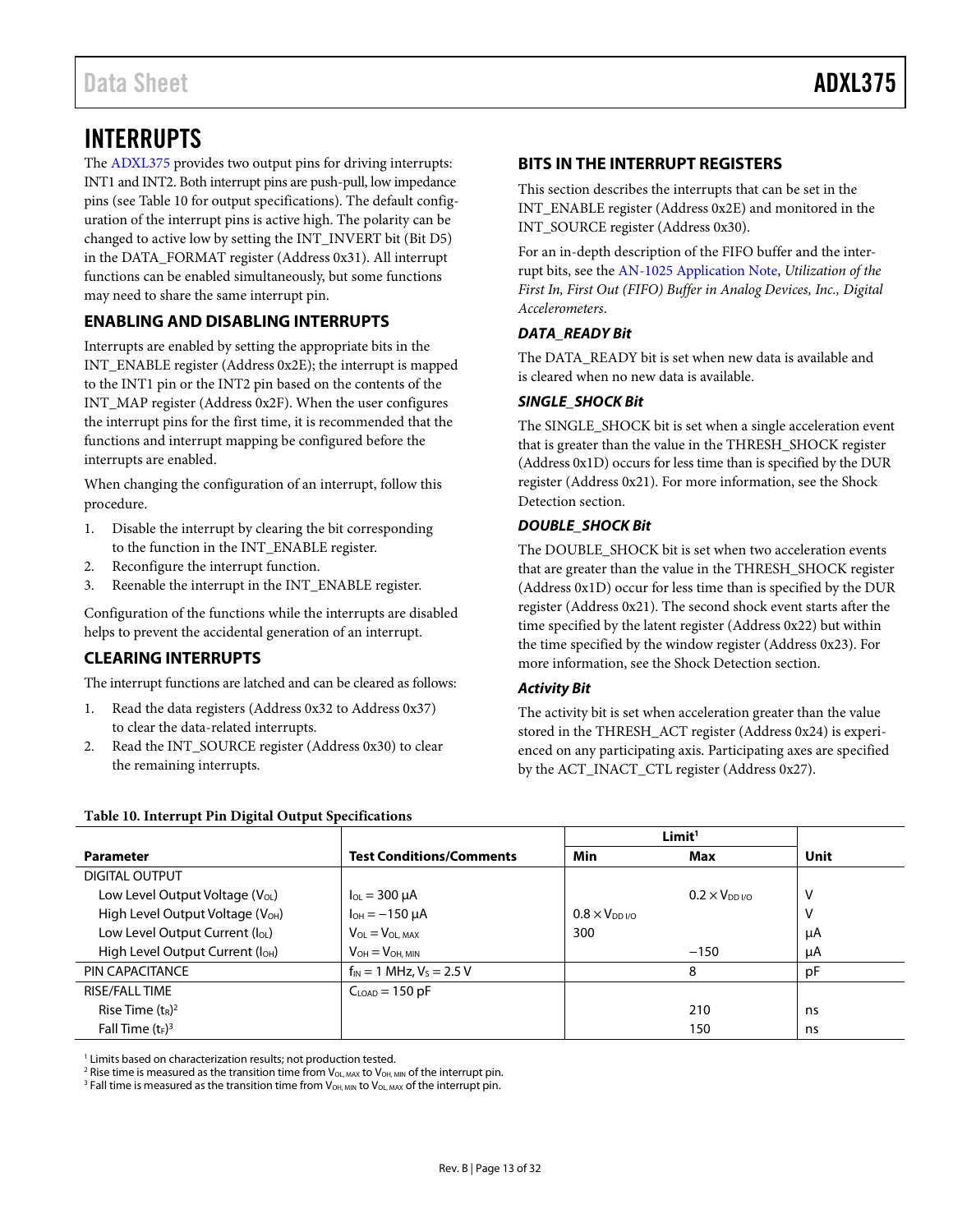### *Inactivity Bit*

The inactivity bit is set when acceleration less than the value stored in the THRESH\_INACT register (Address 0x25) is experienced for more time than is specified by the TIME\_INACT register (Address 0x26) on all participating axes. Participating axes are specified by the ACT\_INACT\_CTL register (Address 0x27). The maximum value for TIME\_INACT is 255 sec.

### <span id="page-13-0"></span>*Watermark Bit*

The watermark bit is set when the number of samples in the FIFO buffer equals the value stored in the samples bits (Bits[D4:D0]) of the FIFO\_CTL register (Address 0x38). The watermark bit is cleared automatically when the FIFO buffer is read and the FIFO contents return to a value below the value specified by the samples bits.

# *Overrun Bit*

The overrun bit is set when new data replaces unread data. The precise operation of the overrun function depends on the FIFO mode (see the FIFO [Buffer](#page-10-1) section).

- In bypass mode, the overrun bit is set when new data replaces unread data in the data registers (Address 0x32 to Address 0x37).
- In FIFO mode, stream mode, and trigger mode, the overrun bit is set when the FIFO buffer is full.

The overrun bit is automatically cleared when the FIFO buffer contents are read.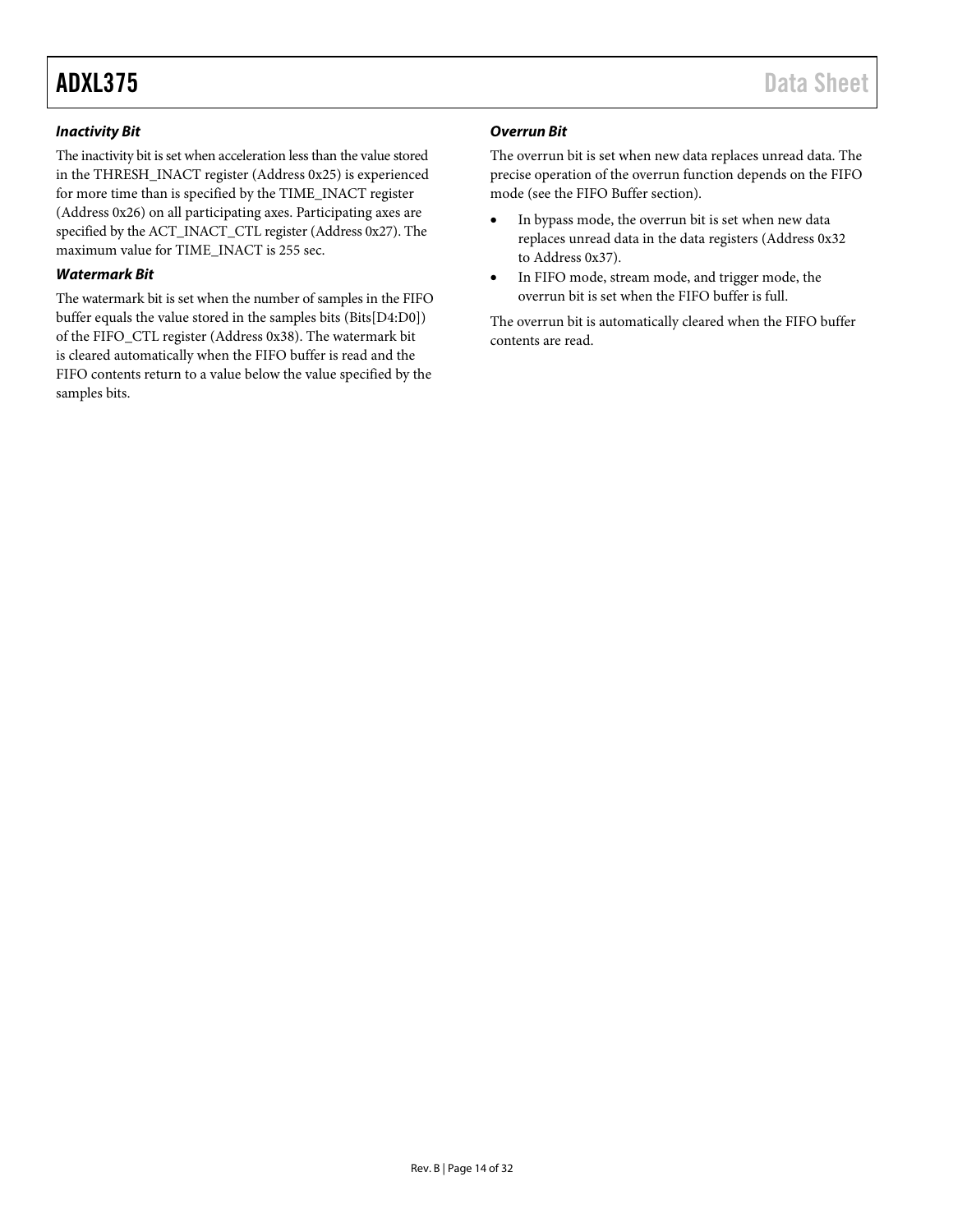# <span id="page-14-0"></span>SERIAL COMMUNICATIONS

The [ADXL375](http://www.analog.com/ADXL375?doc=ADXL375.pdf) supports I 2 C and SPI digital communications. In both cases, the [ADXL375](http://www.analog.com/ADXL375?doc=ADXL375.pdf) operates as a slave device. When the  $\overline{\text{CS}}$ pin is tied high to  $\rm V_{DD\,I/O},$  I<sup>2</sup>C mode is enabled. The CS pin must be tied high to VDDI/O or be driven by an external controller. If the  $\overline{CS}$  pin is left unconnected, the user may not be able to communicate with the part. In SPI mode, the CS pin is controlled by the bus master. In both SPI and I 2 C modes of operation, ignore data transmitted from th[e ADXL375](http://www.analog.com/ADXL375?doc=ADXL375.pdf) to the master device during writes to the [ADXL375.](http://www.analog.com/ADXL375?doc=ADXL375.pdf)

# <span id="page-14-1"></span>**SPI MODE**

The [ADXL375](http://www.analog.com/ADXL375?doc=ADXL375.pdf) can be configured for 3-wire SPI mode or 4-wire SPI mode, as shown i[n Figure 22](#page-14-2) an[d Figure 23.](#page-14-3) Clearing the SPI bit (Bit D6) in the DATA\_FORMAT register (Address 0x31) selects 4-wire mode; setting the SPI bit selects 3-wire mode. The maximum SPI clock speed is 5 MHz with 100 pF maximum loading. The timing scheme requires clock polarity (CPOL) = 1 and clock phase (CPHA) = 1. If power is applied to the [ADXL375](http://www.analog.com/ADXL375?doc=ADXL375.pdf) before the clock polarity and phase of the host processor are configured, take the CS pin high before changing the clock polarity and phase. When using 3-wire SPI mode, it is recommended that the SDO pin be either pulled up to V<sub>DD I/O</sub> or pulled down to GND via a 10 kΩ resistor.



*Figure 22. 3-Wire SPI Connection Diagram*

<span id="page-14-2"></span>

*Figure 23. 4-Wire SPI Connection Diagram*

<span id="page-14-3"></span>CS is the serial port enable line and is controlled by the SPI master. This line must go low at the start of a transmission and high at the end of a transmission, as shown i[n Figure 25](#page-15-0) to [Figure 27.](#page-15-1) SCLK is the serial port clock and is supplied by the SPI master. SCLK should idle high during a period of no transmission. In 4-wire SPI mode, SDI and SDO are the serial data input and output, respectively. In 3-wire SPI mode, SDIO functions as both the serial data input and output. Data is updated on the falling edge of SCLK and should be sampled on the rising edge of SCLK.

To read or write multiple bytes in a single transmission, the multiple-byte bit (MB i[n Figure 25](#page-15-0) t[o Figure](#page-15-1) 27), located after the R/W bit in the first byte transfer, must be set. After the register address byte and the first byte of data, each subsequent set of eight clock pulses causes the [ADXL375](http://www.analog.com/ADXL375?doc=ADXL375.pdf) to point to the next register for a read or write. This shifting continues until the clock pulses cease and CS is deasserted. To perform reads or writes on different, nonsequential registers,  $\overline{CS}$  must be deasserted between transmissions and the new register must be addressed separately.

[Figure 25](#page-15-0) an[d Figure 26](#page-15-2) show the timing diagrams for 4-wire SPI writes and reads, respectively. [Figure 27](#page-15-1) shows the timing diagram for 3-wire SPI reads or writes. For correct operation of the part, the logic thresholds and timing parameters in [Table 11](#page-16-0) an[d Table 12](#page-16-1) must be met at all times.

Use of the 3200 Hz and 1600 Hz output data rates is recommended only with SPI communication speeds greater than or equal to 2 MHz. The 800 Hz output data rate is recommended only with communication speeds greater than or equal to 400 kHz, and the remaining data rates scale proportionally. For example, the minimum recommended communication speed for a 200 Hz output data rate is 100 kHz. Operation at an output data rate above the recommended maximum value may result in undesirable effects on the acceleration data, including missing samples or additional noise.

### *Preventing Bus Traffic Errors*

The  $ADXL375$   $\overline{\text{CS}}$  pin is used both for initiating SPI transactions and for enabling I<sup>2</sup>C mode. When th[e ADXL375](http://www.analog.com/ADXL375?doc=ADXL375.pdf) is used on a SPI bus with multiple devices, its  $\overline{\text{CS}}$  pin is held high while the master communicates with the other devices. There may be conditions where a SPI command transmitted to another device looks like a valid I<sup>2</sup>C command. In this case, the [ADXL375](http://www.analog.com/ADXL375?doc=ADXL375.pdf) interprets this command as an attempt to communicate in  $I^2C$  mode and may interfere with other bus traffic. Unless bus traffic can be adequately controlled to ensure that such a condition never occurs, it is recommended that a logic gate be added in front of Pin 13 (SDA/SDI/SDIO), as shown in [Figure 24.](#page-14-4) This OR gate holds the SDA line high when CS is high to prevent SPI bus traffic at the [ADXL375](http://www.analog.com/ADXL375?doc=ADXL375.pdf) from appearing as an I<sup>2</sup>C start command.



<span id="page-14-4"></span>*Figure 24. Recommended SPI Connection Diagram When Using Multiple SPI Devices on a Single Bus*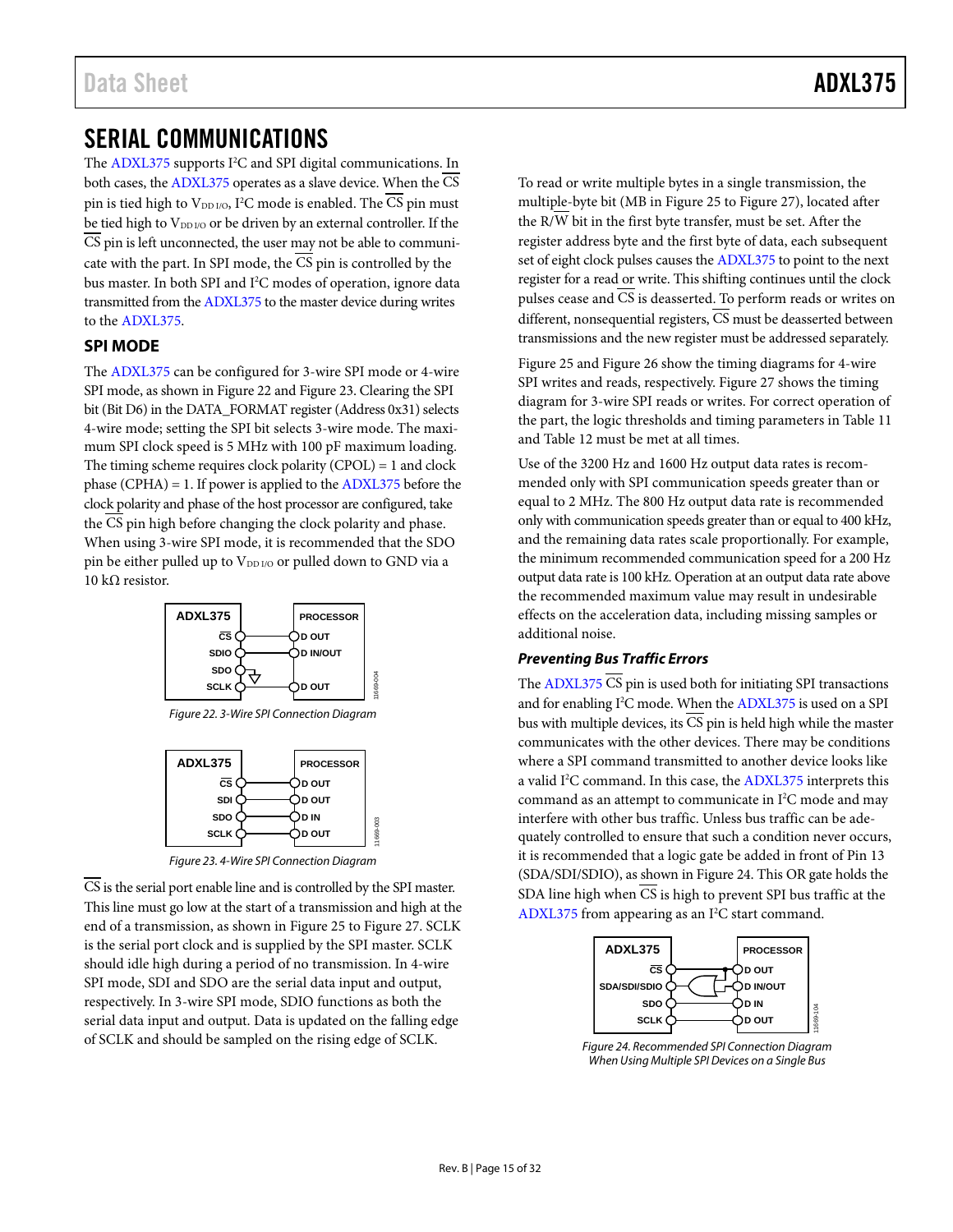



<span id="page-15-0"></span>

Figure 26. SPI 4-Wire Read Timing Diagram

<span id="page-15-2"></span>

<span id="page-15-1"></span>NOTES<br>1. t<sub>SDO</sub> IS ONLY PRESENT DURING READS.

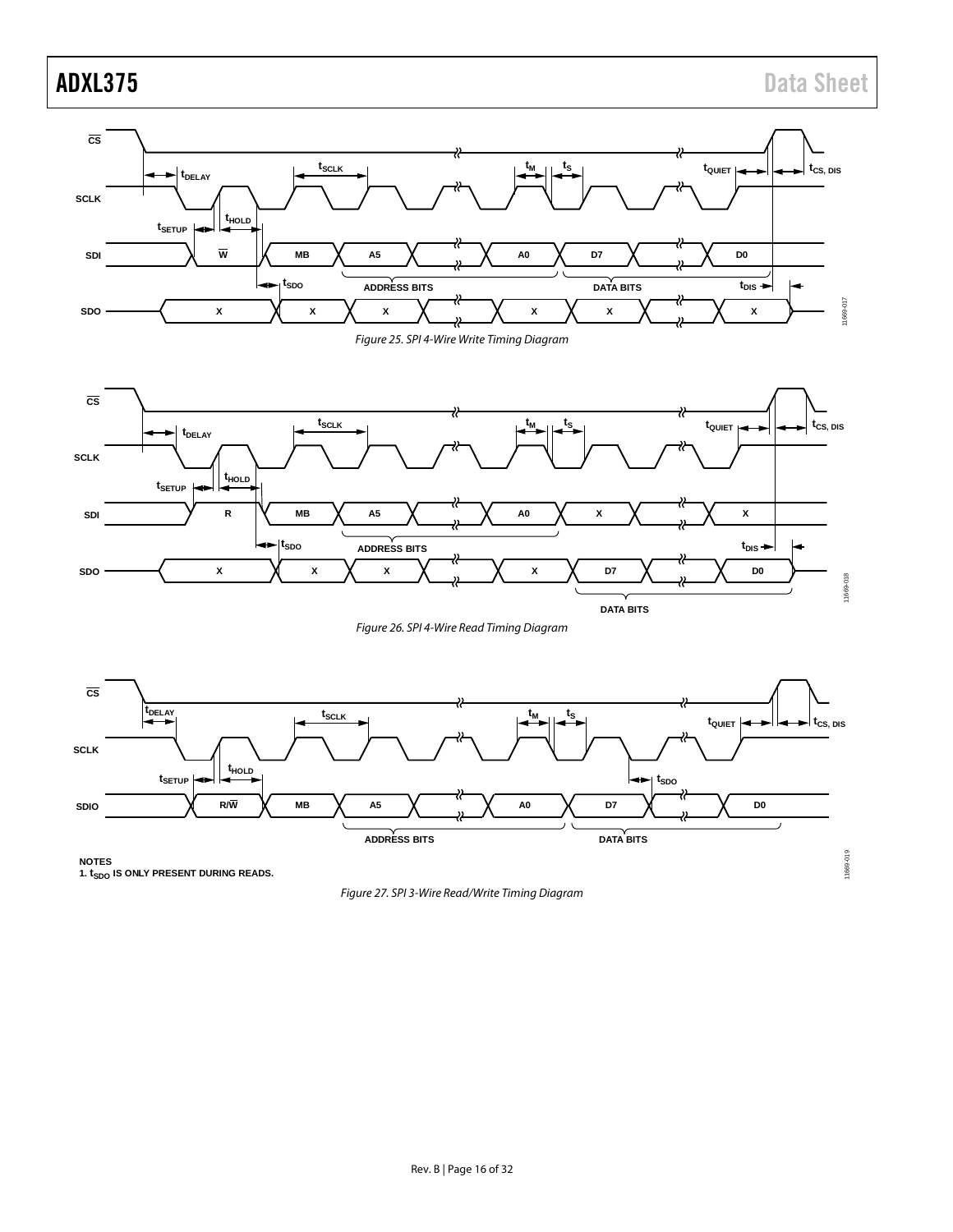| $\sigma$                                     |                                 |                        |                     |      |  |  |  |  |
|----------------------------------------------|---------------------------------|------------------------|---------------------|------|--|--|--|--|
|                                              |                                 |                        |                     |      |  |  |  |  |
| <b>Parameter</b>                             | <b>Test Conditions/Comments</b> | Min                    | Max                 | Unit |  |  |  |  |
| DIGITAL INPUT                                |                                 |                        |                     |      |  |  |  |  |
| Low Level Input Voltage $(V_{\parallel})$    |                                 |                        | $0.3 \times V_{DD}$ | ٧    |  |  |  |  |
| High Level Input Voltage (V <sub>IH</sub> )  |                                 | $0.7 \times V_{DD}$    |                     | ٧    |  |  |  |  |
| Low Level Input Current (IL)                 | $V_S = V_{DD I/O}$              |                        | 0.1                 | μA   |  |  |  |  |
| High Level Input Current (I <sub>H</sub> )   | $V_s = 0 V$                     | $-0.1$                 |                     | μA   |  |  |  |  |
| <b>DIGITAL OUTPUT</b>                        |                                 |                        |                     |      |  |  |  |  |
| Low Level Output Voltage (V <sub>OL</sub> )  | $I_{01} = 10 \text{ mA}$        |                        | $0.2 \times V_{DD}$ | ٧    |  |  |  |  |
| High Level Output Voltage (V <sub>OH</sub> ) | $I_{OH} = -4 \text{ mA}$        | $0.8 \times V_{DD1/0}$ |                     | v    |  |  |  |  |
| Low Level Output Current (loL)               | $V_{OL} = V_{OL, MAX}$          | 10                     |                     | mA   |  |  |  |  |
| High Level Output Current (I <sub>OH</sub> ) | $V_{OH} = V_{OH, MIN}$          |                        | $-4$                | mA   |  |  |  |  |
| PIN CAPACITANCE                              | $f_{IN}$ = 1 MHz, $V_s$ = 2.5 V |                        | 8                   | pF   |  |  |  |  |

# <span id="page-16-0"></span>**Table 11. SPI Digital Input/Output Specifications**

<sup>1</sup> Limits based on characterization results; not production tested.

### <span id="page-16-1"></span>Table 12. SPI Timing ( $T_A = 25^{\circ}C$ ,  $V_S = 2.5 V$ ,  $V_{DD I/O} = 1.8 V$ )<sup>1</sup>

|                          |                                | Limit <sup><math>2, 3</math></sup> |            |                                                                                 |
|--------------------------|--------------------------------|------------------------------------|------------|---------------------------------------------------------------------------------|
| <b>Parameter</b>         | Min                            | Max                                | Unit       | <b>Description</b>                                                              |
| fsclk                    |                                | 5                                  | <b>MHz</b> | SPI clock frequency                                                             |
| tsclk                    | 200                            |                                    | ns         | Mark-space ratio (1/(SPI clock frequency)) for the SCLK input is 40/60 to 60/40 |
| <b>t</b> DELAY           | 5                              |                                    | ns         | CS falling edge to SCLK falling edge                                            |
| tQUIET                   | 5                              |                                    | ns         | SCLK rising edge to $\overline{CS}$ rising edge                                 |
| t <sub>DIS</sub>         |                                | 10                                 | ns         | CS rising edge to SDO/SDIO disabled                                             |
| tcs, DIS                 | 150                            |                                    | ns         | $\overline{\text{CS}}$ deassertion between SPI communications                   |
| ts                       | $0.3 \times t$ <sub>SCLK</sub> |                                    | ns         | SCLK low pulse width (space)                                                    |
| tм                       | $0.3 \times t$ SCLK            |                                    | ns         | SCLK high pulse width (mark)                                                    |
| tsetup                   | 5                              |                                    | ns         | SDI/SDIO valid before SCLK rising edge                                          |
| <b>t</b> <sub>HOLD</sub> | 5                              |                                    | ns         | SDI/SDIO valid after SCLK rising edge                                           |
| t <sub>spo</sub>         |                                | 40                                 | ns         | SCLK falling edge to SDO/SDIO output transition                                 |
| $tr^4$                   |                                | 20                                 | ns         | SDO/SDIO output high to output low transition                                   |
| $tr^4$                   |                                | 20                                 | ns         | SDO/SDIO output low to output high transition                                   |

<sup>1</sup> The CS, SCLK, SDI, and SDO pins are not internally pulled up or down; they must be driven for proper operation.

 $^2$  Limits based on characterization results, with f $_{\rm SCLK}$  = 5 MHz and bus load capacitance of 100 pF; not production tested.

<sup>3</sup> The timing values are referred to the input thresholds (V<sub>IL</sub> and V<sub>IH</sub>) given i[n Table 11.](#page-16-0)

 $^4$ Output rise and fall times measured with capacitive load of 150 pF. t<sub>R</sub> and t<sub>F</sub> are not shown i[n Figure 25](#page-15-0) t[o Figure 27.](#page-15-1)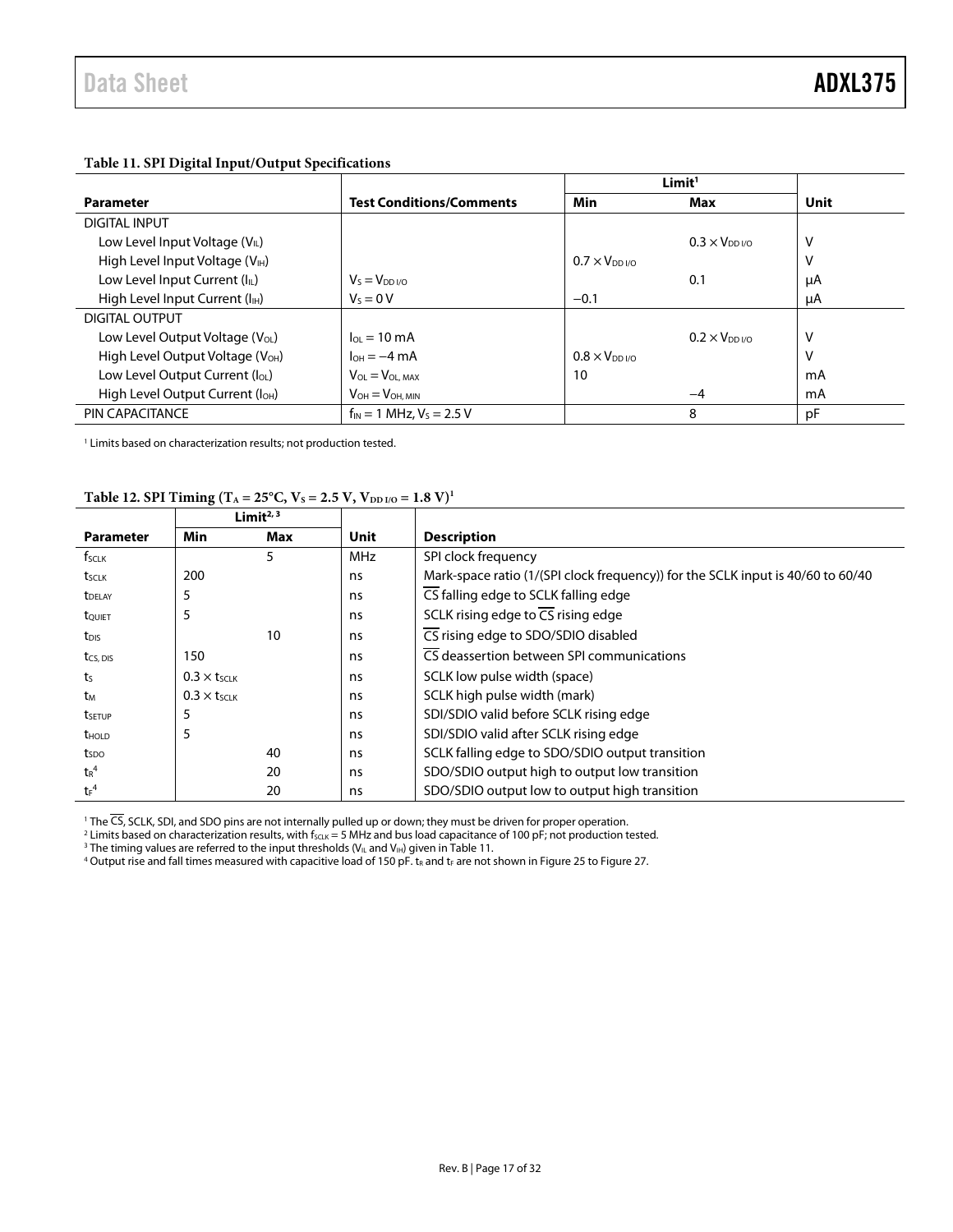# <span id="page-17-0"></span>**I 2 C MODE**

When the  $\overline{\text{CS}}$  pin is tied high to V<sub>DD I/O</sub>, the [ADXL375](http://www.analog.com/ADXL375?doc=ADXL375.pdf) is configured for I 2 C mode. I 2 C mode requires a simple 2-wire connection, as shown i[n Figure 28.](#page-17-1) The [ADXL375](http://www.analog.com/ADXL375?doc=ADXL375.pdf) conforms to the *UM10204 I2 C-Bus Specification and User Manual*, Rev. 03— 19 June 2007, available from NXP Semiconductors. Th[e ADXL375](http://www.analog.com/ADXL375?doc=ADXL375.pdf) supports standard (100 kHz) and fast (400 kHz) data transfer modes if the bus parameters given i[n Table 13](#page-17-2) an[d Table 14](#page-18-0) are met.

Single- or multiple-byte reads and writes are supported, as shown in [Figure 29.](#page-17-3) When the ALT ADDRESS pin (Pin 12) is tied high to  $V_{\text{DD I/O}}$ , the 7-bit I<sup>2</sup>C address for the device is 0x1D, followed by the  $R/\overline{W}$  bit. In this configuration, the write address is 0x3A, and the read address is 0x3B. An alternate  $I^2C$  address of 0x53 can be selected by grounding the ALT ADDRESS pin (se[e Figure 28\)](#page-17-1). In this configuration, the write address is 0xA6, and the read address is 0xA7.

Unused pins have no internal pull-up or pull-down resistors; therefore, the  $\overline{\text{CS}}$  and ALT ADDRESS pins have no known state or default state if the pins are left floating or unconnected. When using  $I^2C$  mode, it is required that the  $CS$  pin be connected to V<sub>DD I/O</sub> and that the ALT ADDRESS pin be connected to either V<sub>DD I/O</sub> or GND.



*Figure 28. I2 C Connection Diagram (Address 0x53)*

<span id="page-17-1"></span>Due to communication speed limitations, the maximum output data rate when using 400 kHz I<sup>2</sup>C mode is 800 Hz, which scales linearly with a change in the I2 C communication speed. For example, using I<sup>2</sup>C mode at 100 kHz limits the maximum ODR to 200 Hz. Operation at an output data rate above the recommended maximum value may result in undesirable effects on the acceleration data, including missing samples or additional noise.

If other devices are connected to the same  $I<sup>2</sup>C$  bus, the nominal operating voltage level of the other devices cannot exceed V<sub>DD I/O</sub> by more than 0.3 V. External pull-up resistors,  $R<sub>P</sub>$ , are necessary for proper I<sup>2</sup>C operation (se[e Figure 28\)](#page-17-1). To ensure proper operation, refer to the *UM10204 I2 C-Bus Specification and User Manual*, Rev. 03—19 June 2007, when selecting pull-up resistor values.



**1. THE SHADED AREAS REPRESENT WHEN THE DEVICE IS LISTENING.**



<span id="page-17-3"></span><span id="page-17-2"></span>

|                                             |                                                    |                     | Limit <sup>1</sup>                |      |
|---------------------------------------------|----------------------------------------------------|---------------------|-----------------------------------|------|
| <b>Parameter</b>                            | <b>Test Conditions/Comments</b>                    | Min                 | Max                               | Unit |
| DIGITAL INPUT                               |                                                    |                     |                                   |      |
| Low Level Input Voltage $(V_{IL})$          |                                                    |                     | $0.3 \times V_{DD}$               | ۷    |
| High Level Input Voltage (V <sub>IH</sub> ) |                                                    | $0.7 \times V_{DD}$ |                                   | ۷    |
| Low Level Input Current (IL)                | $V_5 = V_{DD}$ i/o                                 |                     | 0.1                               | μA   |
| High Level Input Current (I <sub>H</sub> )  | $V_s = 0 V$                                        | $-0.1$              |                                   | μA   |
| DIGITAL OUTPUT                              |                                                    |                     |                                   |      |
| Low Level Output Voltage (V <sub>OL</sub> ) | $V_{DD}$ $\mu$ <sup>o</sup> < 2 V, $I_{OL}$ = 3 mA |                     | $0.2 \times V_{DD}$ <sub>VO</sub> | v    |
|                                             | $V_{DD}$ $V_{O} \ge 2$ V, $I_{OL} = 3$ mA          |                     | 400                               | mV   |
| Low Level Output Current (loL)              | $V_{OL} = V_{OL, MAX}$                             | 3                   |                                   | mA   |
| PIN CAPACITANCE                             | $f_{IN} = 1$ MHz, $V_S = 2.5$ V                    |                     | 8                                 | рF   |

<sup>1</sup> Limits based on characterization results; not production tested.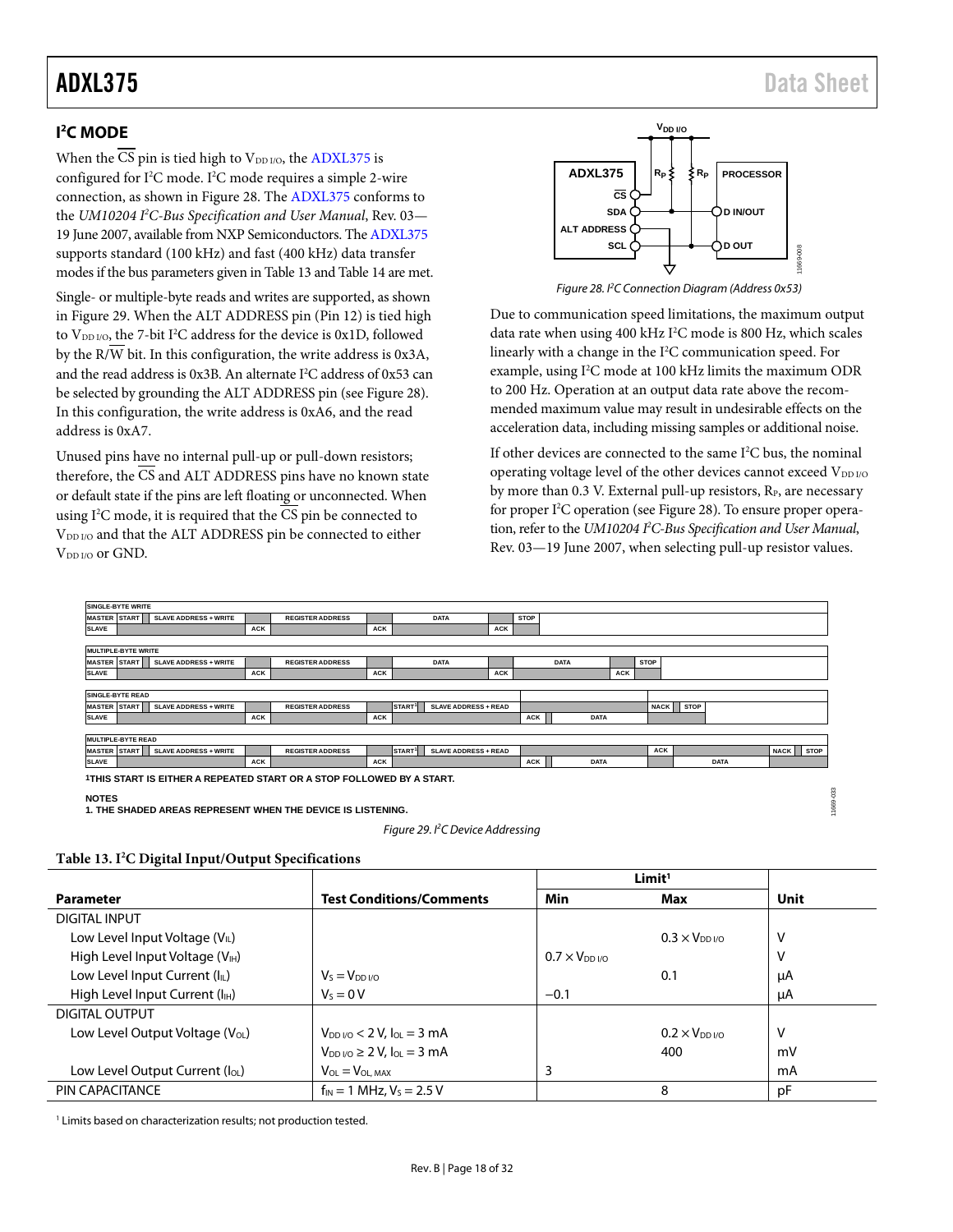|                  | Limit $1/2$ |     |            |                                                              |
|------------------|-------------|-----|------------|--------------------------------------------------------------|
| <b>Parameter</b> | Min         | Max | Unit       | <b>Description</b>                                           |
| fscl             |             | 400 | <b>kHz</b> | SCL clock frequency                                          |
| $t_1$            | 2.5         |     | μs         | SCL cycle time                                               |
| t <sub>2</sub>   | 0.6         |     | μs         | SCL high time                                                |
| t3               | 1.3         |     | μs         | SCL low time                                                 |
| $t_{4}$          | 0.6         |     | μs         | Hold time for start/repeated start condition                 |
| t <sub>5</sub>   | 100         |     | ns         | Data setup time                                              |
| $t_6^{3,4,5}$    | 0           | 0.9 | μs         | Data hold time                                               |
| t <sub>7</sub>   | 0.6         |     | μs         | Setup time for repeated start condition                      |
| t <sub>8</sub>   | 0.6         |     | μs         | Setup time for stop condition                                |
| t,               | 1.3         |     | μs         | Bus-free time between a stop condition and a start condition |
| $t_{10}$         |             | 300 | ns         | Rise time of SCL and SDA when receiving                      |
|                  | 0           |     | ns         | Rise time of SCL and SDA when receiving or transmitting      |
| $t_{11}$         |             | 300 | ns         | Fall time of SCL and SDA when receiving                      |
|                  |             | 250 | ns         | Fall time of SCL and SDA when transmitting                   |
| $C_{\rm b}$      |             | 400 | рF         | Capacitive load for each bus line                            |

#### <span id="page-18-0"></span>**Table 14. I<sup>2</sup>C Timing (T<sub>A</sub> = 25°C, V<sub>S</sub> = 2.5 V, V<sub>DD I/O</sub> = 1.8 V)**

 $^1$  Limits based on characterization results, with f $_{\rm SCL}$  = 400 kHz and a 3 mA sink current; not production tested.<br><sup>2</sup> The timing values are referred to the input thresholds (V<sub>it</sub> and V<sub>it</sub>) given in Table 13

<sup>2</sup> The timing values are referred to the input thresholds (V<sub>IL</sub> and V<sub>IH</sub>) given in Table 13.<br><sup>3</sup> t<sub>6</sub> is the data hold time that is measured from the falling edge of SCL. It applies to data during the transmission and

<sup>3</sup> t<sub>6</sub> is the data hold time that is measured from the falling edge of SCL. It applies to data during the transmission and acknowledge phases.<br><sup>4</sup> To bridge the undefined region of the falling edge of SCL, a transmitting respect to  $V_{IH, MIN}$  of the SCL signal).

<sup>5</sup> The maximum value for t<sub>6</sub> must be met only if the device does not stretch the low period (t<sub>3</sub>) of the SCL signal. The maximum value for t<sub>6</sub> is a function of the clock low time (t<sub>3</sub>), the clock rise time (t<sub>10</sub>), and the minimum data setup time (t<sub>5(MIN)</sub>). This value is calculated as t<sub>6(MAX)</sub> = t<sub>3</sub> − t<sub>10</sub> − t<sub>5(MIN)</sub>.



Figure 30. I<sup>2</sup>C Timing Diagram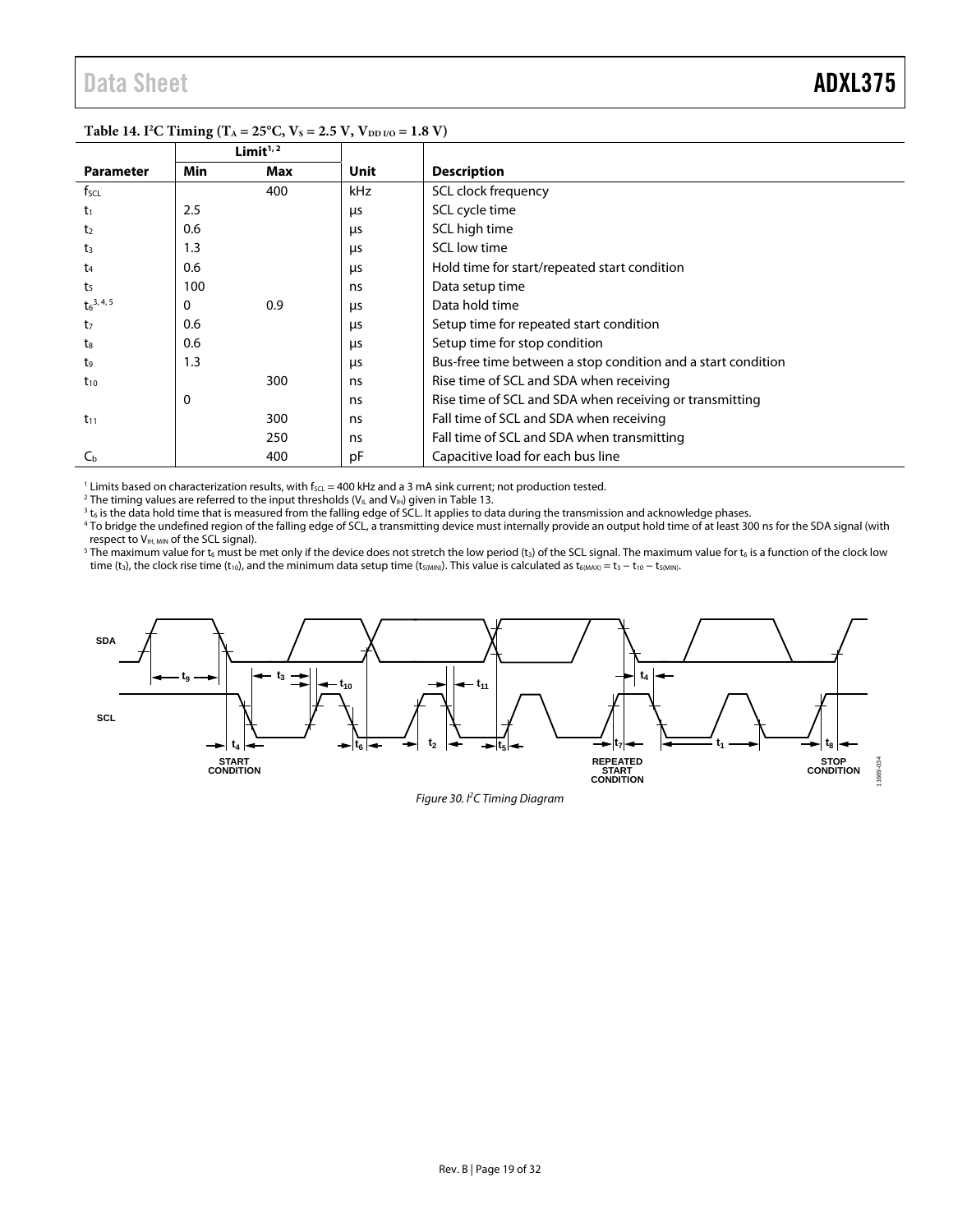# <span id="page-19-0"></span>REGISTER MAP

All registers in th[e ADXL375](http://www.analog.com/ADXL375?doc=ADXL375.pdf) are eight bits in length.

# **Table 15. Register Map**

| <b>Address</b>   |                |                         |                    |                    |                                                           |
|------------------|----------------|-------------------------|--------------------|--------------------|-----------------------------------------------------------|
| Hex              | <b>Decimal</b> | <b>Register Name</b>    | <b>Access Type</b> | <b>Reset Value</b> | <b>Description</b>                                        |
| 0x00             | $\mathbf{0}$   | <b>DEVID</b>            | R                  | 11100101           | Device ID                                                 |
| $0x01$ to $0x1C$ | 1 to 28        | Reserved                | N/A                | N/A                | Reserved; do not access                                   |
| 0x1D             | 29             | THRESH_SHOCK            | $R/\overline{W}$   | 00000000           | Shock threshold                                           |
| 0x1E             | 30             | <b>OFSX</b>             | $R/\overline{W}$   | 00000000           | X-axis offset                                             |
| 0x1F             | 31             | <b>OFSY</b>             | $R/\overline{W}$   | 00000000           | Y-axis offset                                             |
| 0x20             | 32             | OFSZ                    | $R/\overline{W}$   | 00000000           | Z-axis offset                                             |
| 0x21             | 33             | <b>DUR</b>              | $R/\overline{W}$   | 00000000           | Shock duration                                            |
| 0x22             | 34             | Latent                  | $R/\overline{W}$   | 00000000           | Shock latency                                             |
| 0x23             | 35             | Window                  | $R/\overline{W}$   | 00000000           | Shock window                                              |
| 0x24             | 36             | THRESH_ACT              | $R/\overline{W}$   | 00000000           | Activity threshold                                        |
| 0x25             | 37             | THRESH_INACT            | $R/\overline{W}$   | 00000000           | Inactivity threshold                                      |
| 0x26             | 38             | <b>TIME INACT</b>       | $R/\overline{W}$   | 00000000           | Inactivity time                                           |
| 0x27             | 39             | ACT_INACT_CTL           | $R/\overline{W}$   | 00000000           | Axis enable control for activity and inactivity detection |
| 0x2A             | 42             | SHOCK AXES              | $R/\overline{W}$   | 00000000           | Axis control for single shock/double shock                |
| 0x2B             | 43             | <b>ACT_SHOCK_STATUS</b> | R                  | 00000000           | Source of single shock/double shock                       |
| 0x2C             | 44             | <b>BW RATE</b>          | $R/\overline{W}$   | 00001010           | Data rate and power mode control                          |
| 0x2D             | 45             | POWER_CTL               | $R/\overline{W}$   | 00000000           | Power saving features control                             |
| 0x2E             | 46             | INT ENABLE              | $R/\overline{W}$   | 00000000           | Interrupt enable control                                  |
| 0x2F             | 47             | INT_MAP                 | $R/\overline{W}$   | 00000000           | Interrupt mapping control                                 |
| 0x30             | 48             | INT_SOURCE              | R                  | 00000010           | Interrupt source                                          |
| 0x31             | 49             | DATA_FORMAT             | $R/\overline{W}$   | 00000000           | Data format control                                       |
| 0x32             | 50             | DATAX0                  | $\mathsf{R}$       | 00000000           | X-Axis Data 0                                             |
| 0x33             | 51             | DATAX1                  | R                  | 00000000           | X-Axis Data 1                                             |
| 0x34             | 52             | DATAY0                  | R                  | 00000000           | Y-Axis Data 0                                             |
| 0x35             | 53             | DATAY1                  | R                  | 00000000           | Y-Axis Data 1                                             |
| 0x36             | 54             | DATAZ0                  | R                  | 00000000           | Z-Axis Data 0                                             |
| 0x37             | 55             | DATAZ1                  | R                  | 00000000           | Z-Axis Data 1                                             |
| 0x38             | 56             | FIFO_CTL                | $R/\overline{W}$   | 00000000           | FIFO control                                              |
| 0x39             | 57             | FIFO_STATUS             | R                  | 00000000           | FIFO status                                               |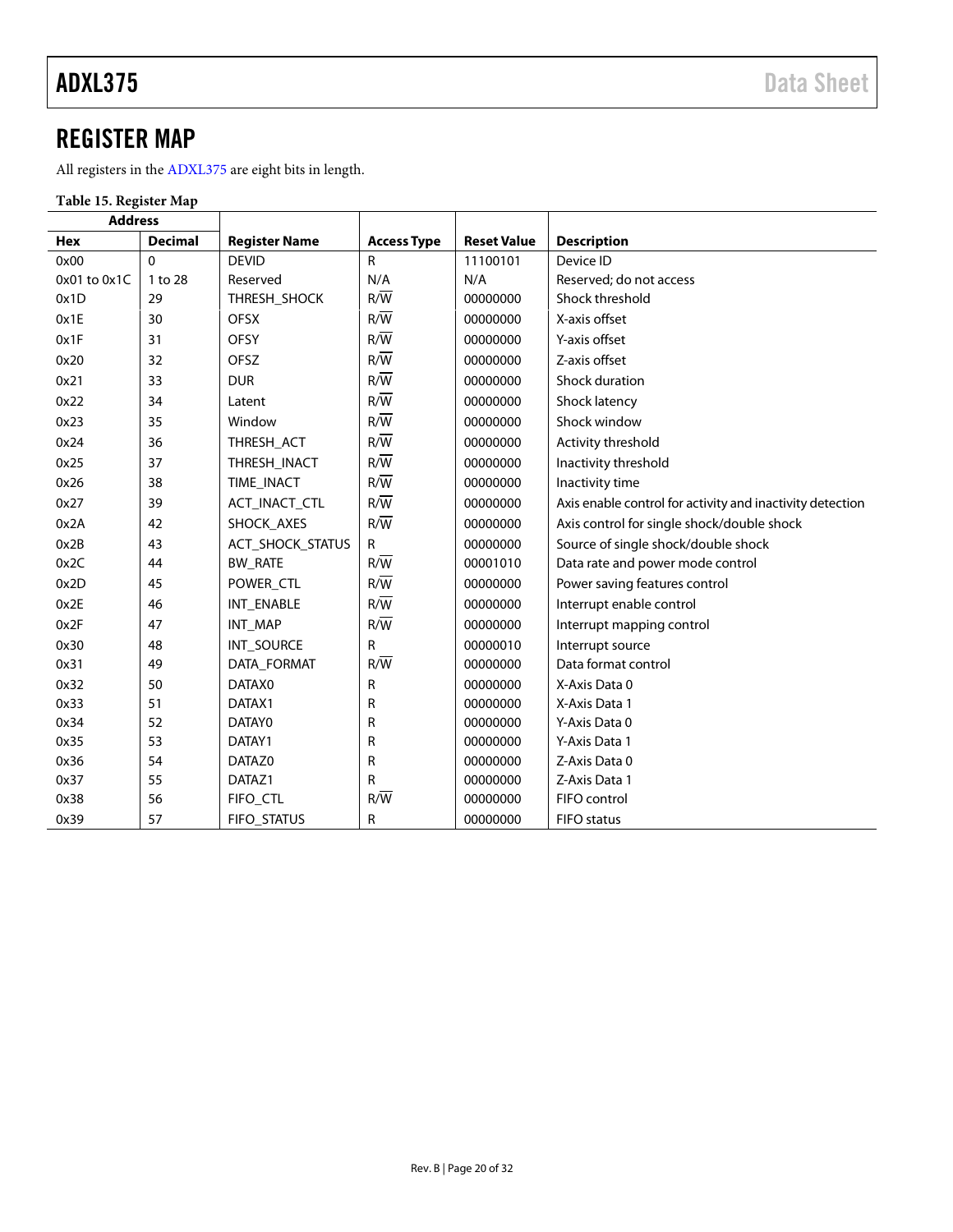# <span id="page-20-0"></span>**REGISTER DESCRIPTIONS**

All registers in th[e ADXL375](http://www.analog.com/ADXL375?doc=ADXL375.pdf) are eight bits in length.

#### *Register 0x00—DEVID (Read Only)*

| D7. | l D6 | l D5 | <b>D4</b> | $\blacksquare$ $\blacksquare$ $\blacksquare$ | $\overline{D2}$ | $\overline{ }$ D1 | D0 |
|-----|------|------|-----------|----------------------------------------------|-----------------|-------------------|----|
|     |      |      |           |                                              |                 |                   |    |

The read-only DEVID register holds the fixed device ID code of 0xE5 (345 octal).

#### *Register 0x1D—THRESH\_SHOCK (Read/Write)*

The THRESH\_SHOCK register contains the unsigned threshold value for shock interrupts. The magnitude of the shock event is compared with the value in the THRESH\_SHOCK register for shock detection. The scale factor is 780 m*g*/LSB. A value of 0 may result in undesirable behavior if single shock/double shock interrupts are enabled.

#### *Register 0x1E, Register 0x1F, Register 0x20—OFSX, OFSY, OFSZ (Read/Write)*

The OFSX, OFSY, and OFSZ registers contain user-configured offset adjustments in twos complement format with a scale factor of 0.196 *g*/LSB. The value stored in the offset registers is automat-ically added to the acceleration data, and the resulting value is stored in the output data registers (Address 0x32 to Address 0x37). For more information about offset calibration and the use of the offset registers, see th[e Offset Calibration](#page-27-1) section.

#### *Register 0x21—DUR (Read/Write)*

The DUR register contains an unsigned time value representing the maximum time that an event must be above the THRESH\_ SHOCK threshold to qualify as a shock event. The scale factor is 625 µs/LSB. A value of 0 disables the single shock and double shock functions.

#### *Register 0x22—Latent (Read/Write)*

The latent register contains an unsigned time value representing the wait time from the detection of a shock event to the start of the time window (specified by the window register) during which a possible second shock event can be detected. The scale factor is 1.25 ms/LSB. A value of 0 disables the double shock function.

#### *Register 0x23—Window (Read/Write)*

The window register contains an unsigned time value representing the amount of time after the expiration of the latency time (specified by the latent register) during which a second valid shock can begin. The scale factor is 1.25 ms/LSB. A value of 0 disables the double shock function.

#### *Register 0x24—THRESH\_ACT (Read/Write)*

The THRESH\_ACT register contains the unsigned threshold value for detecting activity. The magnitude of the activity event is compared with the value in the THRESH\_ACT register. The scale factor is 780 m*g*/LSB. A value of 0 may result in undesirable behavior if the activity interrupt is enabled.

#### *Register 0x25—THRESH\_INACT (Read/Write)*

The THRESH\_INACT register contains the unsigned threshold value for detecting inactivity. The magnitude of the inactivity event is compared with the value in the THRESH\_INACT register. The scale factor is 780 m*g*/LSB. A value of 0 may result in undesirable behavior if the inactivity interrupt is enabled.

#### *Register 0x26—TIME\_INACT (Read/Write)*

The TIME\_INACT register contains an unsigned time value representing the amount of time that acceleration must be less than the value in the THRESH\_INACT register for inactivity to be detected. The scale factor is 1 sec/LSB. Unlike the other interrupt functions, which use unfiltered output data (see the Threshold [Detection and Bandwidth](#page-26-0) section), the inactivity function uses filtered output data.

At least one output sample must be generated for the inactivity interrupt to be triggered. For this reason, the inactivity function may appear to be unresponsive if the TIME\_INACT register is set to a value less than the time constant of the output data rate. A value of 0 results in an interrupt when the output data is less than the value in the THRESH\_INACT register. The maximum value for TIME\_INACT is 255 sec.

#### *Register 0x27—ACT\_INACT\_CTL (Read/Write)*

| ID7            | D6                       | ID5          | D <sub>4</sub>                                              |
|----------------|--------------------------|--------------|-------------------------------------------------------------|
|                | ACT AC/DC   ACT X enable | ACT Y enable | ACT Zenable                                                 |
| D <sub>3</sub> | D <sub>2</sub>           | ID1          | ID0                                                         |
|                |                          |              | INACT AC/DC  INACT_X enable  INACT_Y enable  INACT_Z enable |

The ACT\_INACT\_CTL register selects dc-coupled or ac-coupled operation and selects the axes that participate in activity and inactivity detection.

#### **ACT AC/DC and INACT AC/DC Bits**

A setting of 0 for the ACT AC/DC and INACT AC/DC bits selects dc-coupled operation; a setting of 1 selects ac-coupled operation. In dc-coupled operation, the current acceleration magnitude is compared directly with the values in the THRESH\_ ACT and THRESH\_INACT registers to determine whether activity or inactivity is detected.

In ac-coupled operation for activity detection, the acceleration value at the start of activity detection is taken as a reference value. New samples of acceleration data are then compared to this reference value and, if the magnitude of the difference exceeds the THRESH\_ACT value, an activity interrupt is triggered.

Similarly, in ac-coupled operation for inactivity detection, a reference value is used for comparison and is updated whenever the device exceeds the inactivity threshold. After the reference value is selected, the device compares the magnitude of the difference between the reference value and the current acceleration with the THRESH\_INACT value. If the difference is less than the value in the THRESH\_INACT register for the time specified in the TIME\_INACT register, the device is considered inactive, and the inactivity interrupt is triggered.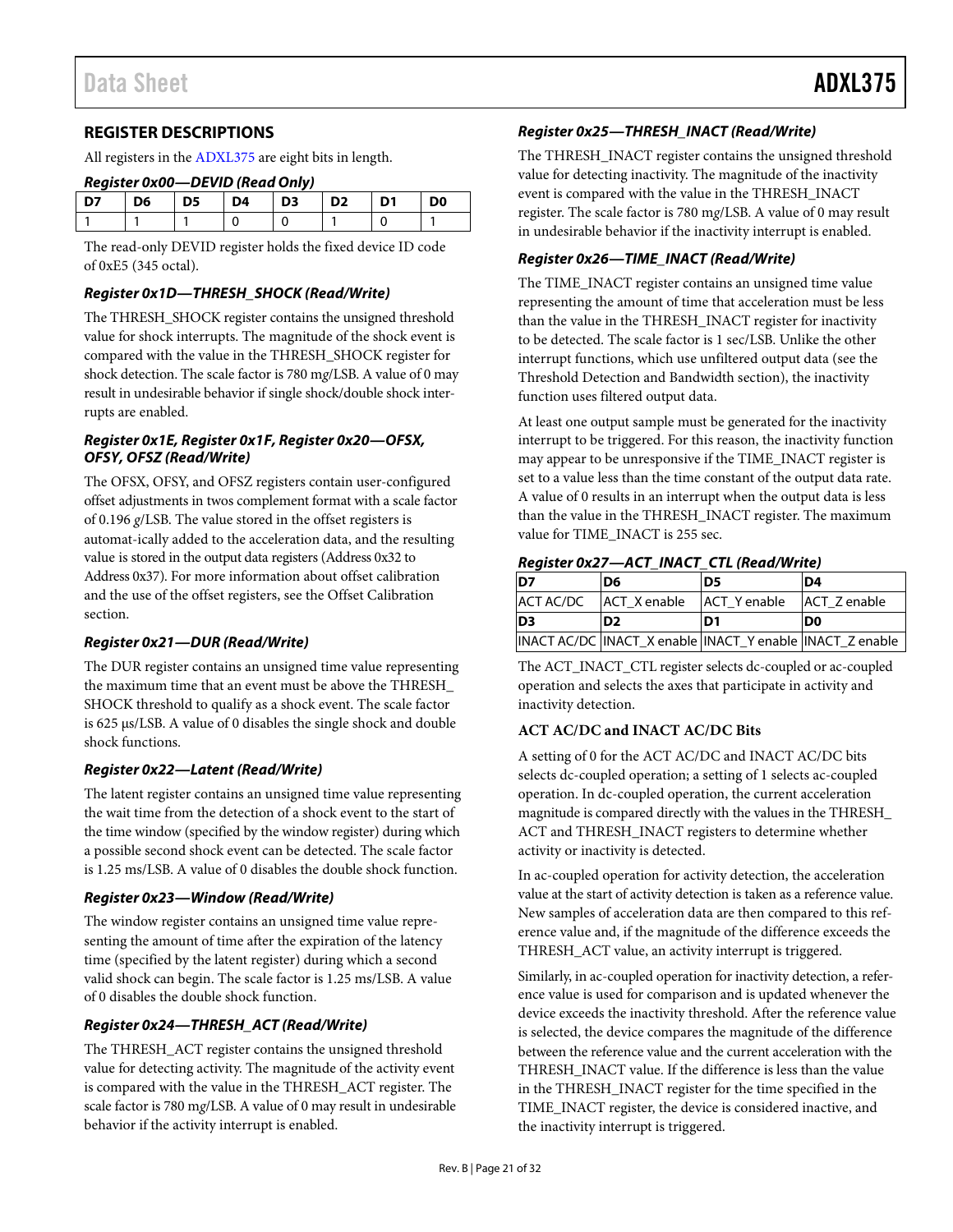### **ACT\_x Enable and INACT\_x Enable Bits**

A setting of 1 for the ACT\_x enable and INACT\_x enable bits enables x-, y-, or z-axis participation in detecting activity or inactivity. A setting of 0 excludes the selected axis from participation. If all axes are excluded, the function is disabled. For activity detection, all participating axes are logically OR'ed, causing the activity function to be triggered when any participating axis exceeds the activity threshold. For inactivity detection, all participating axes are logically AND'ed, causing the inactivity function to be triggered only if all participating axes are below the inactivity threshold for the specified time.

#### *Register 0x2A—SHOCK\_AXES (Read/Write)*

| D7             | D6                                                          | D5 | D4             |
|----------------|-------------------------------------------------------------|----|----------------|
|                |                                                             |    |                |
| D <sub>3</sub> | D <sub>2</sub>                                              | D1 | D <sub>0</sub> |
|                | Suppress   SHOCK_X enable   SHOCK_Y enable   SHOCK_Z enable |    |                |

The SHOCK\_AXES register specifies the participation of each of the three axes in single shock/double shock detection.

#### **Suppress Bit**

Setting the suppress bit suppresses double shock detection if acceleration greater than the value in the THRESH\_SHOCK register is present during the latency time between shocks. For more information, see the Shock [Detection](#page-25-3) section.

#### **SHOCK\_x Enable Bits**

A setting of 1 in the SHOCK\_X enable, SHOCK\_Y enable, or SHOCK\_Z enable bit enables x-, y-, or z-axis participation in shock detection. A setting of 0 excludes the selected axis from participation in shock detection.

| D7  | D6             | D5           | D4             |
|-----|----------------|--------------|----------------|
| - 0 | ACT X source   | ACT Y source | ACT Z source   |
|     |                |              |                |
| D3  | D <sub>2</sub> | D1           | D <sub>0</sub> |

#### *Register 0x2B—ACT\_SHOCK\_STATUS (Read Only)*

The read-only ACT\_SHOCK\_STATUS register indicates the first axis involved in an activity or shock event.

### **ACT\_x Source and SHOCK\_x Source Bits**

The ACT\_x source and SHOCK\_x source bits indicate the first axis involved in an activity or shock event. A setting of 1 corresponds to involvement in the event; a setting of 0 corresponds to no involvement. When new data is available, these bits are not cleared but are overwritten by the new data. Read the ACT\_SHOCK\_STATUS register before clearing the interrupt. Disabling an axis from participation in activity or shock events clears the corresponding source bit in this register when the next activity or single shock/double shock event occurs.

### **Asleep Bit**

A setting of 1 in the asleep bit indicates that the part is asleep; a setting of 0 indicates that the part is not asleep. This bit toggles only if the device is configured for autosleep. For more information about the autosleep mode, see th[e AUTO\\_SLEEP Bit](#page-22-0) section.

# *Register 0x2C—BW\_RATE (Read/Write)*

| D7 | D <sub>6</sub> | D5 | D4        | D3 | D <sub>2</sub> | D <sub>1</sub> | D <sub>0</sub> |
|----|----------------|----|-----------|----|----------------|----------------|----------------|
|    |                |    | LOW POWER |    | Rate           |                |                |

The BW\_RATE register configures the device bandwidth and output data rate; this register also enables and disables low power mode.

#### **LOW\_POWER Bit**

A setting of 0 in the LOW\_POWER bit selects normal operation; a setting of 1 selects reduced power operation, which has somewhat higher noise. For more information, see th[e Low](#page-10-4)  [Power](#page-10-4) Mode section.

#### **Rate Bits**

The rate bits select the device bandwidth and output data rate (se[e Table 6](#page-9-4) and [Table 8\)](#page-10-2). The default value for these bits is 0x0A, which translates to a 100 Hz output data rate. The selected output data rate must be appropriate for the communication protocol and frequency selected. Selecting an output data rate that is too high for the communication speed may result in samples being discarded (for more information, see th[e Serial Communications](#page-14-0) section).

### *Register 0x2D—POWER\_CTL (Read/Write)*

| <b>D7</b> | $\overline{D6}$ $\overline{D5}$ |      | D4                           | D <sub>3</sub> | D <sub>2</sub> | D <sub>1</sub> | D <sub>0</sub> |
|-----------|---------------------------------|------|------------------------------|----------------|----------------|----------------|----------------|
|           |                                 | Link | AUTO SLEEP   Measure   Sleep |                |                | Wakeup         |                |

The POWER\_CTL register can be used to configure the device for autosleep mode; this register is also used to set the device to measurement mode or standby mode.

#### <span id="page-21-0"></span>**Link Bit**

The link bit serially links the activity and inactivity functions. If both the activity and inactivity functions are enabled, a setting of 1 in the link bit delays the start of the activity detection function until inactivity is detected. After activity is detected, inactivity detection begins, preventing the detection of activity. When this bit is set to 0, the inactivity and activity functions are concurrent. For more information about the link feature, see the [Link Mode](#page-26-1) section.

Before clearing the link bit, it is recommended that the part be placed in standby mode (set the measure bit, Bit D3, to 0). After clearing the link bit, reset the part to measurement mode (set the measure bit, Bit D3, to 1). This configuration sequence ensures that the device is properly biased if sleep mode is manually disabled; otherwise, the first few samples of data after the link bit is cleared may have additional noise, especially if the device is asleep when the bit is cleared.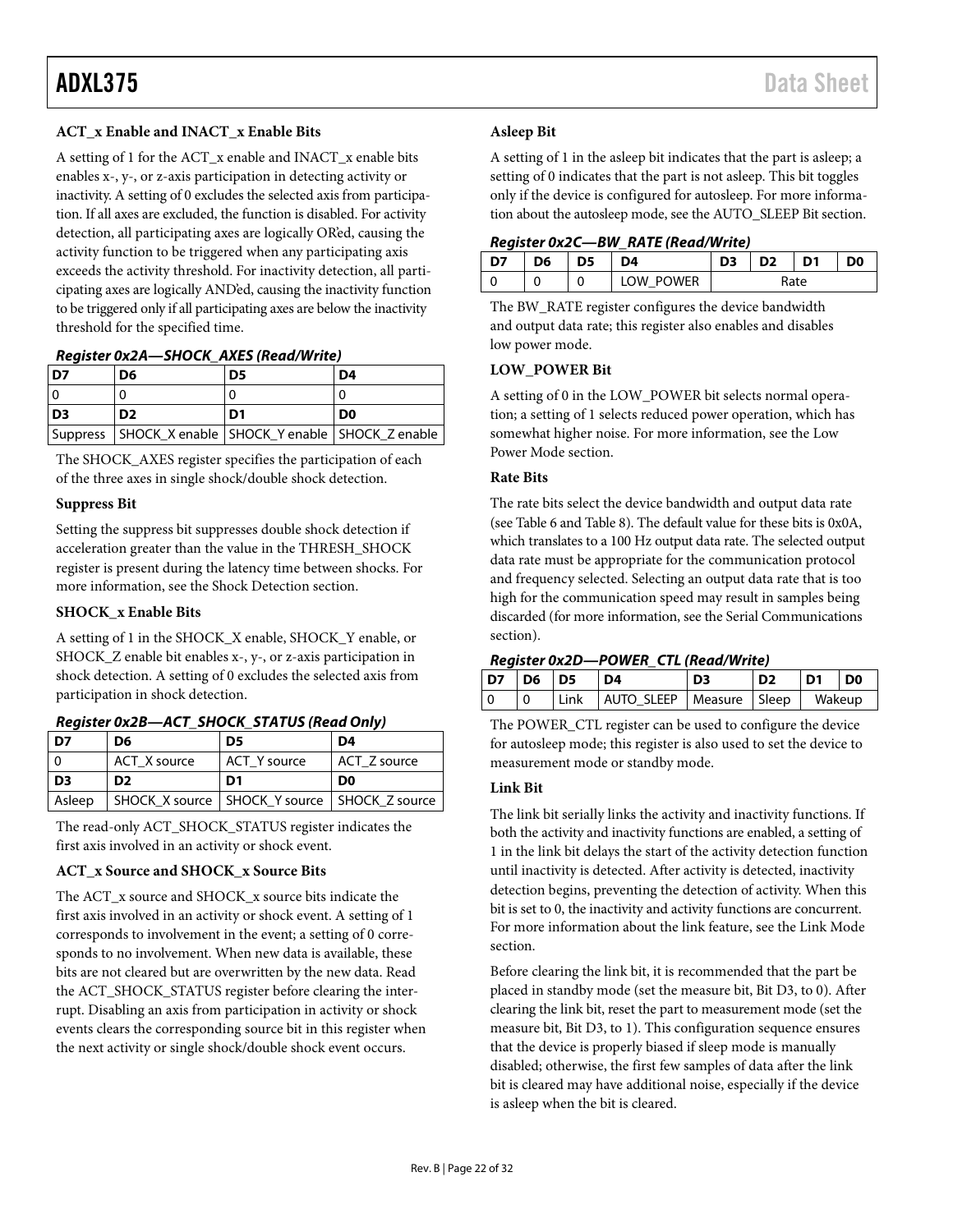# <span id="page-22-0"></span>**AUTO\_SLEEP Bit**

If the link bit is set, a setting of 1 in the AUTO\_SLEEP bit enables the autosleep function. In autosleep mode, th[e ADXL375](http://www.analog.com/ADXL375?doc=ADXL375.pdf) automatically switches to sleep mode if the inactivity function is enabled and inactivity is detected (that is, when acceleration is below the THRESH\_INACT value for at least the time specified by the TIME\_INACT value). If activity detection is also enabled, the [ADXL375](http://www.analog.com/ADXL375?doc=ADXL375.pdf) automatically wakes up from sleep after detecting activity and returns to operation at the output data rate set in the BW\_RATE register. A setting of 0 in the AUTO\_SLEEP bit disables automatic switching to sleep mode.

If the link bit is not set, the AUTO\_SLEEP feature is disabled and setting the AUTO\_SLEEP bit has no effect on device operation. For more information about the link feature, see the [Link Bit](#page-21-0) section and the [Link Mode](#page-26-1) section. For more information about autosleep mode, see th[e Autosleep Mode](#page-10-5) section.

Before clearing the AUTO\_SLEEP bit, it is recommended that the part be placed in standby mode (set the measure bit, Bit D3, to 0). After clearing the AUTO\_SLEEP bit, reset the part to measurement mode (set the measure bit, Bit D3, to 1). This configuration sequence ensures that the device is properly biased if sleep mode is manually disabled; otherwise, the first few samples of data after the AUTO\_SLEEP bit is cleared may have additional noise, especially if the device is asleep when the bit is cleared.

#### **Measure Bit**

A setting of 0 in the measure bit places the part into standby mode; a setting of 1 places the part into measurement mode. The [ADXL375](http://www.analog.com/ADXL375?doc=ADXL375.pdf) powers up in standby mode with minimum power consumption (see th[e Power Sequencing](#page-9-1) section).

#### **Sleep Bit**

A setting of 0 in the sleep bit places the part into the normal mode of operation; a setting of 1 places the part into sleep mode. Sleep mode suppresses the DATA\_READY interrupt, stops transmission of data to the FIFO buffer, and switches the sampling rate to the rate specified by the wakeup bits (Bits[D1:D0]). In sleep mode, only the activity function can be used. When the DATA\_READY interrupt is suppressed, the output data registers (Register 0x32 to Register 0x37) are still updated at the sampling rate set by the wakeup bits.

Before clearing the sleep bit, it is recommended that the part be placed in standby mode (set the measure bit, Bit D3, to 0). After clearing the sleep bit, reset the part to measurement mode (set the measure bit, Bit D3, to 1).

#### **Wakeup Bits**

The wakeup bits control the sampling rate during sleep mode (see [Table 16\)](#page-22-1).

<span id="page-22-1"></span>

|  | Table 16. Sampling Rate in Sleep Mode |  |  |  |
|--|---------------------------------------|--|--|--|
|--|---------------------------------------|--|--|--|

| <b>Setting</b> |                |                       |
|----------------|----------------|-----------------------|
| D <sub>1</sub> | D <sub>0</sub> | <b>Frequency (Hz)</b> |
|                |                | 8                     |
|                |                |                       |
|                |                |                       |
|                |                |                       |

#### *Register 0x2E—INT\_ENABLE (Read/Write)*

| D7         | D6             | D <sub>5</sub> | D4             |
|------------|----------------|----------------|----------------|
| DATA READY | SINGLE SHOCK   | DOUBLE SHOCK   | Activity       |
| D3         | D <sub>2</sub> | D1             | D <sub>0</sub> |
| Inactivity |                | Watermark      | Overrun        |

A setting of 1 for any bit in the INT\_ENABLE register enables the specified function to generate interrupts; a setting of 0 for any bit in this register prevents the function from generating interrupts. The DATA\_READY, watermark, and overrun bits enable only the interrupt output; the functions are always enabled. It is recommended that interrupts be configured in Register 0x2F before their outputs are enabled in this register. For more information about the interrupts, see th[e Bits in the](#page-12-3)  [Interrupt Registers](#page-12-3) section.

### *Register 0x2F—INT\_MAP (Read/Write)*

| D7             | D6             | D <sub>5</sub> | D4             |
|----------------|----------------|----------------|----------------|
| DATA READY     | SINGLE SHOCK   | DOUBLE SHOCK   | Activity       |
|                |                |                |                |
| D <sub>3</sub> | D <sub>2</sub> | D1             | D <sub>0</sub> |

A setting of 0 for any bit in the INT\_MAP register causes the specified interrupt to be sent to the INT1 pin; a setting of 1 for any bit in this register causes the specified interrupt to be sent to the INT2 pin. All selected interrupts for a given pin are OR'ed.

#### *Register 0x30—INT\_SOURCE (Read Only)*

| D7         | D6             | D <sub>5</sub> | D4             |
|------------|----------------|----------------|----------------|
| DATA READY | SINGLE SHOCK   | DOUBLE SHOCK   | Activity       |
| D3         | D <sub>2</sub> | D1             | D <sub>0</sub> |
| Inactivity | χ1             | Watermark      | Overrun        |

 $1 X =$  ignore this bit.

A setting of 1 for any bit in the INT\_SOURCE register indicates that the specified function has triggered an interrupt; a setting of 0 for any bit in this register indicates that the specified function has not triggered an interrupt. The DATA\_READY, watermark, and overrun bits are always set if the corresponding interrupt occurs, regardless of the settings in the INT\_ENABLE register; these bits are cleared by reading data from the data registers (Address 0x32 to Address 0x37). The DATA\_READY and watermark bits may require multiple reads to be cleared. Other bits, and their corresponding interrupts, are cleared by reading the INT\_SOURCE register.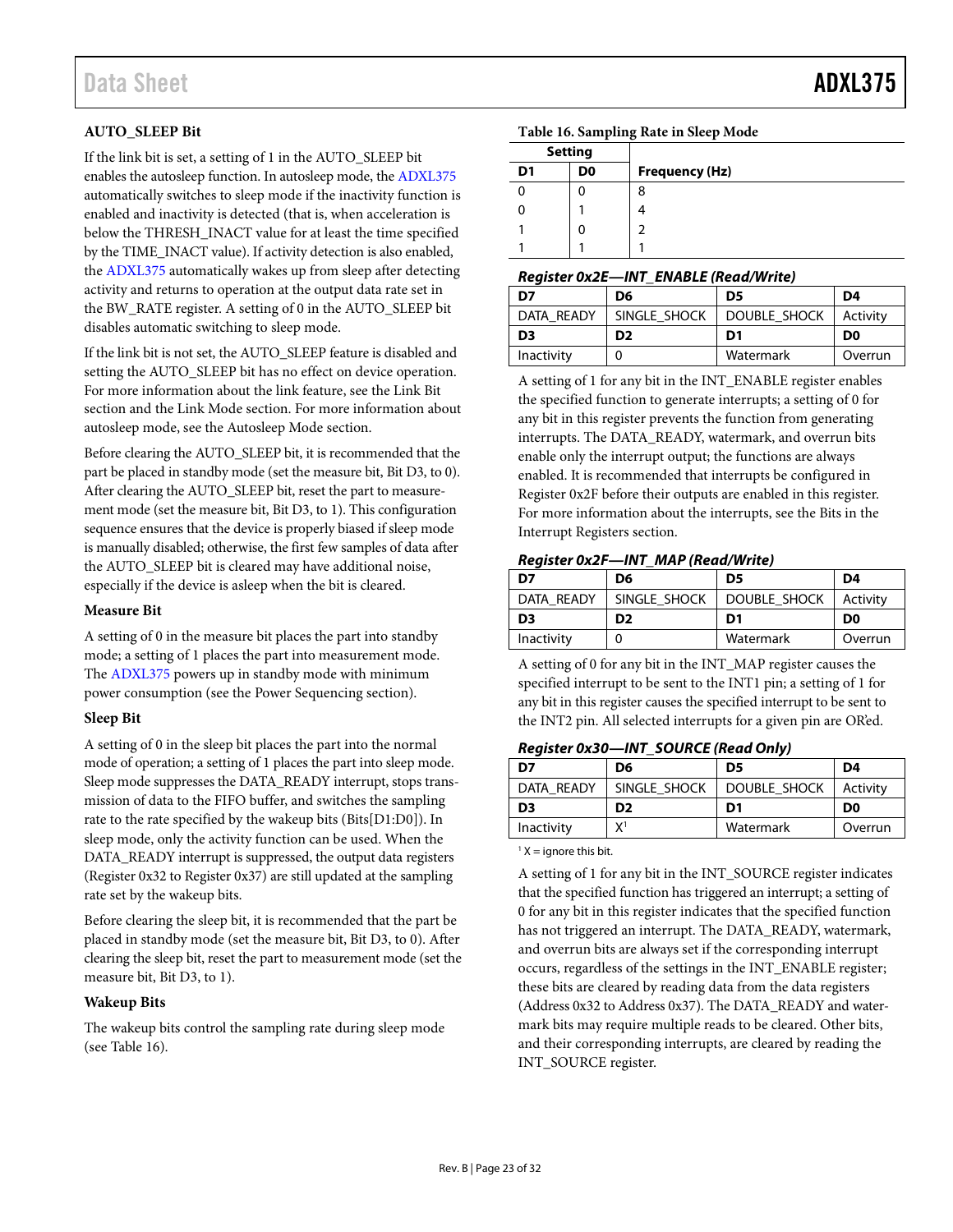### *Register 0x31—DATA\_FORMAT (Read/Write)*

|                 |    | $1.2913331$ $0.001$ $0.001111$ $0.0011111$ $0.0001$ $0.001111$ |  |                |                |  |    |
|-----------------|----|----------------------------------------------------------------|--|----------------|----------------|--|----|
| D7              | D6 | D5                                                             |  | $D4$ $D3$ $D2$ |                |  | D0 |
| SELF TEST I SPI |    | I INT INVERT I 0                                               |  |                | <b>Justify</b> |  |    |

The DATA\_FORMAT register controls the presentation of data to Register 0x32 through Register 0x37.

# **SELF\_TEST Bit**

A setting of 1 in the SELF\_TEST bit applies a self-test force to the sensor, causing a shift in the output data. A value of 0 disables the self-test force. For more information about the self-test function, see the [Self-Test](#page-11-0) section and th[e Using Self-Test](#page-28-0) section.

#### **SPI Bit**

A value of 1 in the SPI bit configures the device for 3-wire SPI mode; a value of 0 configures the device for 4-wire SPI mode.

#### **INT\_INVERT Bit**

A value of 0 in the INT\_INVERT bit sets the polarity of the interrupt pins to active high; a value of 1 sets the polarity of the interrupt pins to active low.

#### **Justify Bit**

A setting of 1 in the justify bit selects left justified (MSB) mode; a setting of 0 selects right justified (LSB) mode with sign extension.

#### *Register 0x32 to Register 0x37—DATAX0, DATAX1, DATAY0, DATAY1, DATAZ0, DATAZ1 (Read Only)*

These six bytes (Register 0x32 to Register 0x37) are each eight bits in length and contain the output data for each axis.

- Register 0x32 and Register 0x33 contain the output data for the x-axis.
- Register 0x34 and Register 0x35 contain the output data for the y-axis.
- Register 0x36 and Register 0x37 contain the output data for the z-axis.

The output data is in twos complement format. DATAx0 is the least significant byte, and DATAx1 is the most significant byte (x represents X, Y, or Z). The DATA\_FORMAT register (Address 0x31) controls the format of the data. It is recommended that a multiple-byte read of all six registers be performed to prevent a change in data between reads of sequential registers.

When using the 3200 Hz or 1600 Hz output data rate, the LSB of the output data-word is always 0. When the data is right justified, the LSB corresponds to Bit D0 of the DATAx0 register; when the data is left justified, the LSB corresponds to Bit D3 of the DATAx0 register.

#### *Register 0x38—FIFO\_CTL (Read/Write)*

|           | D6 | D5      | D4 | D <sub>3</sub> | D <sub>2</sub> | D <sub>1</sub> | D <sub>0</sub> |
|-----------|----|---------|----|----------------|----------------|----------------|----------------|
| FIFO MODE |    | Trigger |    | Samples        |                |                |                |

The FIFO\_CTL register is used to configure the FIFO buffer for the device. For more information, see the FIFO [Buffer](#page-10-1) section.

For an in-depth description of the FIFO buffer, see th[e AN-1025](http://www.analog.com/AN-1025?doc=ADXL375.pdf)  [Application Note,](http://www.analog.com/AN-1025?doc=ADXL375.pdf) *Utilization of the First In, First Out (FIFO) Buffer in Analog Devices, Inc., Digital Accelerometers*.

#### **FIFO\_MODE Bits**

These bits set the FIFO mode, as described i[n Table 17.](#page-23-0)

<span id="page-23-0"></span>

| <b>Setting</b> |    | <b>FIFO</b>    |                                                                                                                                                                        |
|----------------|----|----------------|------------------------------------------------------------------------------------------------------------------------------------------------------------------------|
| D7             | D6 | Mode           | <b>Description</b>                                                                                                                                                     |
| O              | O  | <b>Bypass</b>  | FIFO buffer is bypassed.                                                                                                                                               |
|                |    | <b>FIFO</b>    | FIFO buffer collects up to 32 samples and<br>then stops collecting data, collecting new<br>data only when the buffer is not full.                                      |
|                | O  | Stream         | FIFO buffer holds the last 32 samples.<br>When the buffer is full, the oldest data<br>is overwritten with newer data.                                                  |
|                |    | <b>Trigger</b> | FIFO buffer holds the last samples before<br>the trigger event and continues to collect<br>data until full. New data is collected only<br>when the buffer is not full. |

#### **Trigger Bit**

A value of 0 in the trigger bit links the trigger event of trigger mode to the INT1 pin, and a value of 1 links the trigger event to the INT2 pin.

#### **Samples Bits**

The function of the samples bits depends on the FIFO mode selected (se[e Table 18\)](#page-23-1). Entering a value of 0 in the samples bits immediately sets the watermark bit in the INT\_SOURCE register, regardless of the FIFO mode selected. Undesirable operation may occur if a value of 0 is used for the samples bits when trigger mode is used.

#### <span id="page-23-1"></span>**Table 18. Samples Bits Functions**

| <b>FIFO Mode</b> | <b>Samples Bits Function</b>                                                               |
|------------------|--------------------------------------------------------------------------------------------|
| <b>Bypass</b>    | None.                                                                                      |
| <b>FIFO</b>      | Specifies how many FIFO entries are needed to<br>trigger a watermark interrupt.            |
| Stream           | Specifies how many FIFO entries are needed to<br>trigger a watermark interrupt.            |
| <b>Trigger</b>   | Specifies how many FIFO samples are retained in<br>the FIFO buffer before a trigger event. |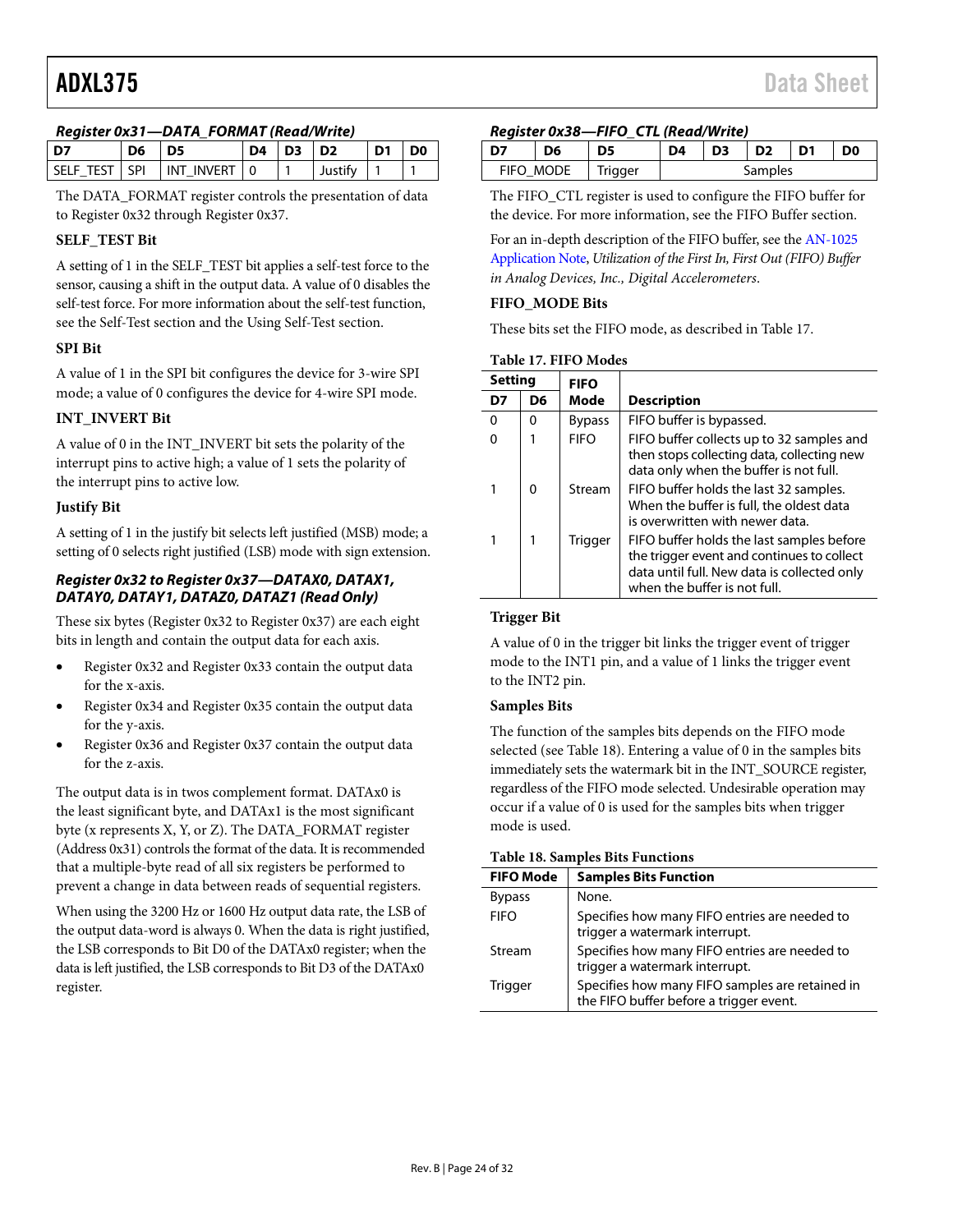### *Register 0x39—FIFO\_STATUS (Read Only)*

| -----<br>_____ |    |    |    |                |                |                |                |
|----------------|----|----|----|----------------|----------------|----------------|----------------|
|                | D6 | D5 | D4 | D <sub>3</sub> | D <sub>2</sub> | D <sub>1</sub> | D <sub>0</sub> |
| FIFO TRIG      |    |    |    |                | <b>Entries</b> |                |                |

The read-only FIFO\_STATUS register indicates whether a trigger event has occurred and reports the number of data values stored in the FIFO buffer.

# **FIFO\_TRIG Bit**

When the FIFO\_TRIG bit is set to 1, a trigger event has occurred; when the FIFO\_TRIG bit is set to 0, no trigger event has occurred.

#### **Entries Bits**

The entries bits report how many data values are stored in the FIFO buffer. The data stored in the FIFO buffer is accessed by reading the data registers (Address 0x32 to Address 0x37). FIFO reads must be done in burst mode (multiple-byte mode) because each FIFO level is cleared after any read (single- or multiplebyte) of the FIFO buffer. The FIFO buffer stores a maximum of 32 entries, which equates to a maximum of 33 entries available at any given time because an additional entry is available at the output filter of the device.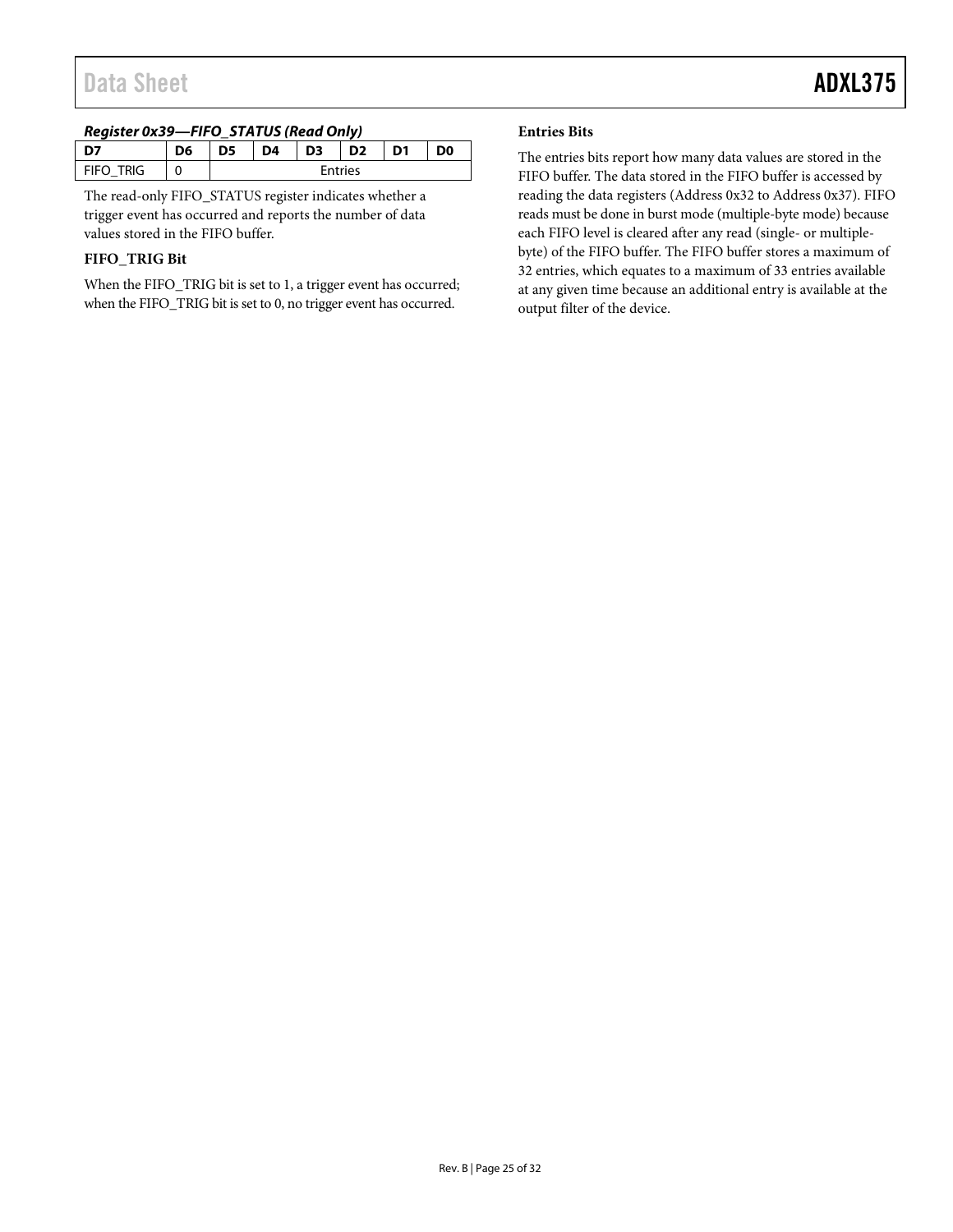# <span id="page-25-0"></span>APPLICATIONS INFORMATION **POWER SUPPLY DECOUPLING**

<span id="page-25-1"></span>A 1  $\mu$ F tantalum capacitor (C<sub>s</sub>) at V<sub>s</sub> and a 0.1  $\mu$ F ceramic capacitor  $(C_{I/O})$  at  $V_{DD I/O}$  placed close to the [ADXL375](http://www.analog.com/ADXL375?doc=ADXL375.pdf) supply pins are recommended to adequately decouple the accelerometer from noise on the power supply. If additional decoupling is necessary, a resistor or ferrite bead (no larger than 100  $Ω$ ) in series with Vs may be helpful. Additionally, increasing the bypass capacitance on  $V_s$  to a 10  $\mu$ F tantalum capacitor in parallel with a 0.1  $\mu$ F ceramic capacitor may also improve noise performance.

Make sure that the connection from th[e ADXL375](http://www.analog.com/ADXL375?doc=ADXL375.pdf) ground to the power supply ground has low impedance because noise transmitted through ground has an effect similar to noise transmitted through V<sub>s</sub>. It is recommended that V<sub>s</sub> and V<sub>DD I/O</sub> be separate supplies to minimize digital clocking noise on the  $V<sub>S</sub>$  supply. If it is not possible to use separate supplies, additional filtering of the supplies, as previously mentioned, may be necessary.



*Figure 31. Application Diagram*

# <span id="page-25-2"></span>**MECHANICAL CONSIDERATIONS FOR MOUNTING**

Mount th[e ADXL375](http://www.analog.com/ADXL375?doc=ADXL375.pdf) on the PCB in a location close to a hard mounting point of the PCB to the case. Mounting the [ADXL375](http://www.analog.com/ADXL375?doc=ADXL375.pdf) at an unsupported PCB location, as shown in [Figure 32,](#page-25-4) may result in large, apparent measurement errors due to undampened PCB vibration. Locating the accelerometer near a hard mounting point ensures that any PCB vibration at the accelerometer is above the mechanical sensor resonant frequency of the accelerometer and is, therefore, effectively invisible to the accelerometer. Multiple mounting points, close to the sensor, and/or a thicker PCB also help to reduce the effects of system resonance on the performance of the sensor.



<span id="page-25-4"></span>*Figure 32. Incorrectly Placed Accelerometers*

### <span id="page-25-3"></span>**SHOCK DETECTION**

The shock interrupt function can detect mechanical shock events based on amplitude and pulse width. [Figure 33](#page-25-5) illustrates the following parameters for a valid single shock event and a valid double shock event.

- Shock detection threshold—defined by the THRESH\_ SHOCK register (Address 0x1D).
- Maximum shock duration time (time limit for shocks) defined by the DUR register (Address 0x21).
- Shock latency time—defined by the latent register (Address 0x22). The latency time is the waiting period from the end of the first shock until the start of the time window, when a second shock can be detected.
- Time window for second shock—defined by the window register (Address 0x23). The time window is the interval after the latency time (set by the latent register). Although a second shock must begin after the latency time expires, it need not finish before the end of the time defined by the window register.



<span id="page-25-5"></span>*Figure 33. Shock Interrupt Function with Valid Single and Double Shocks*

If only the single shock function is in use, the single shock interrupt is triggered when the acceleration goes below the threshold, as long as the duration time is not exceeded. If both the single and double shock functions are in use, the single shock interrupt is triggered when the double shock event is either validated or invalidated.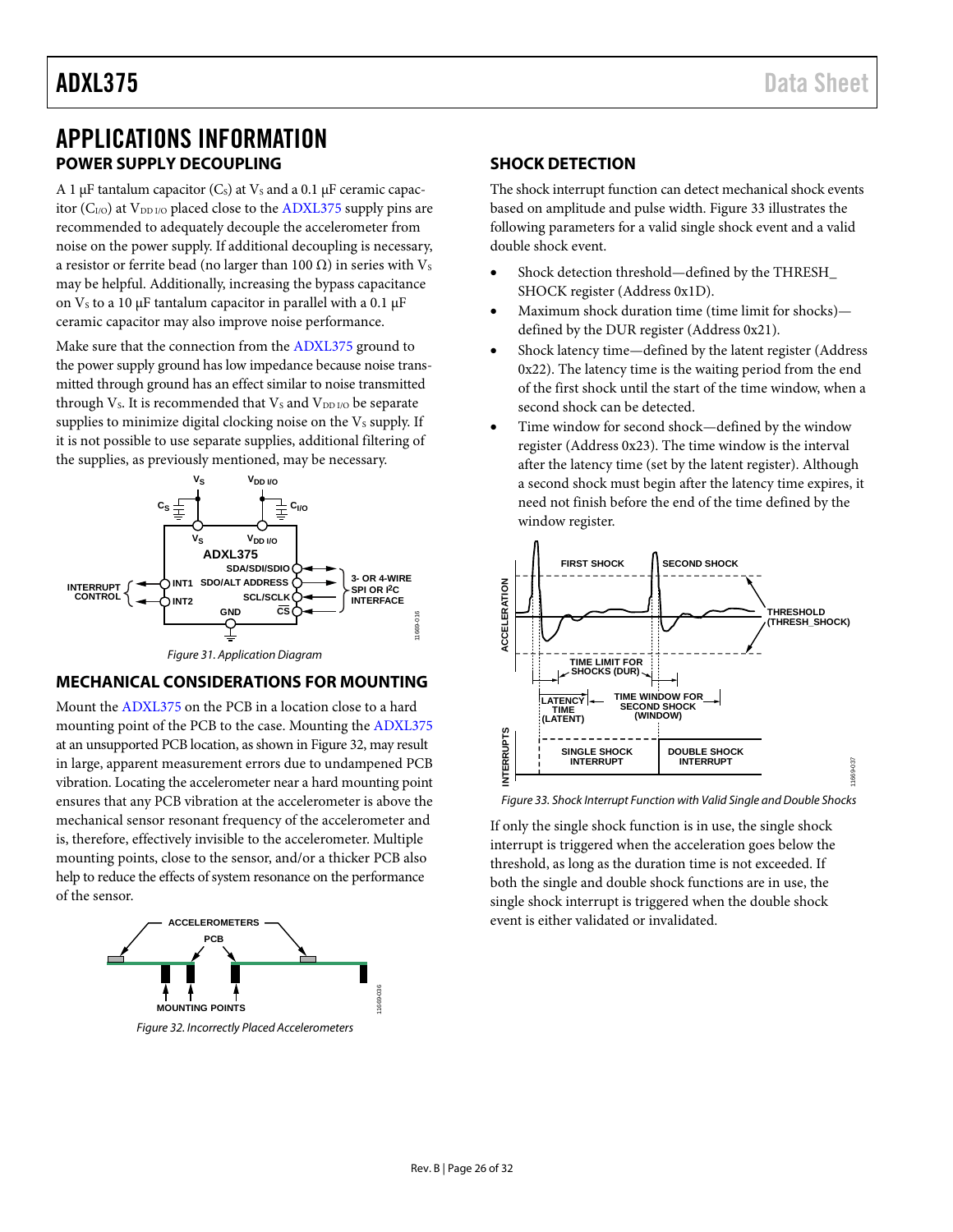# Data Sheet **ADXL375**

Several events invalidate the second shock of a double shock event.

If the suppress bit in the SHOCK\_AXES register (Bit D3, Address 0x2A) is set, any acceleration spike above the threshold during the latency time (set by the latent register) invalidates the double shock detection (see [Figure 34\)](#page-26-2).



*When the Suppress Bit Is Set*

- <span id="page-26-2"></span>• A double shock event can be invalidated if acceleration above the threshold is detected at the start of the time window for the second shock (set by the window register), resulting in an invalid double shock at the start of this window (see [Figure 35\)](#page-26-3).
- A double shock event can be invalidated if acceleration exceeds the time limit for shocks (set by the DUR register), resulting in an invalid double shock at the end of the DUR time limit for the second shock event (see [Figure 35\)](#page-26-3).



<span id="page-26-3"></span>*Figure 35. Shock Interrupt Function with Invalid Double Shocks*

Single shocks, double shocks, or both can be detected by setting the appropriate bits in the INT\_ENABLE register (Address 0x2E). Participation of each of the three axes in single shock/double shock detection is controlled by setting the appropriate bits in the SHOCK\_AXES register (Address 0x2A). For the double shock function to operate, both the latent and window registers must be set to a nonzero value.

Every mechanical system has somewhat different shock responses based on the mechanical characteristics of the system. Therefore, some experimentation with values for the DUR, latent, window, and THRESH\_SHOCK registers is required.

Setting a very low value in the latent, window, or THRESH\_ SHOCK register can result in unpredictable responses due to the accelerometer picking up echoes of the shock inputs.

After a shock interrupt is received, the first axis to exceed the THRESH\_SHOCK level is reported in the ACT\_SHOCK\_ STATUS register (Address 0x2B). This register is never cleared but is overwritten with new data.

# <span id="page-26-0"></span>**THRESHOLD DETECTION AND BANDWIDTH**

Lower output data rates are achieved by decimating a common sampling frequency inside the device. The activity and single shock/double shock detection functions are performed using undecimated data. Because the bandwidth of the output data varies with the data rate and is lower than the bandwidth of the undecimated data, the high frequency and high *g* data that is used to determine activity and single shock/double shock events may not be present if the output of the accelerometer is examined. This may result in the triggering of these functions when acceleration data does not appear to meet the conditions set by the user for the corresponding function.

# <span id="page-26-1"></span>**LINK MODE**

The link bit (Bit D5) in the POWER\_CTL register (Address 0x2D) can be used to reduce the number of activity interrupts that the processor must service. The link bit configures the device to look for activity only after inactivity.

For proper operation of this feature, the processor must still respond to the activity and inactivity interrupts by reading the INT\_SOURCE register (Address 0x30) and, therefore, clearing the interrupts. If an activity interrupt is not cleared, the part cannot enter autosleep mode. The asleep bit (Bit D3) in the ACT\_SHOCK\_STATUS register (Address 0x2B) indicates whether the part is asleep.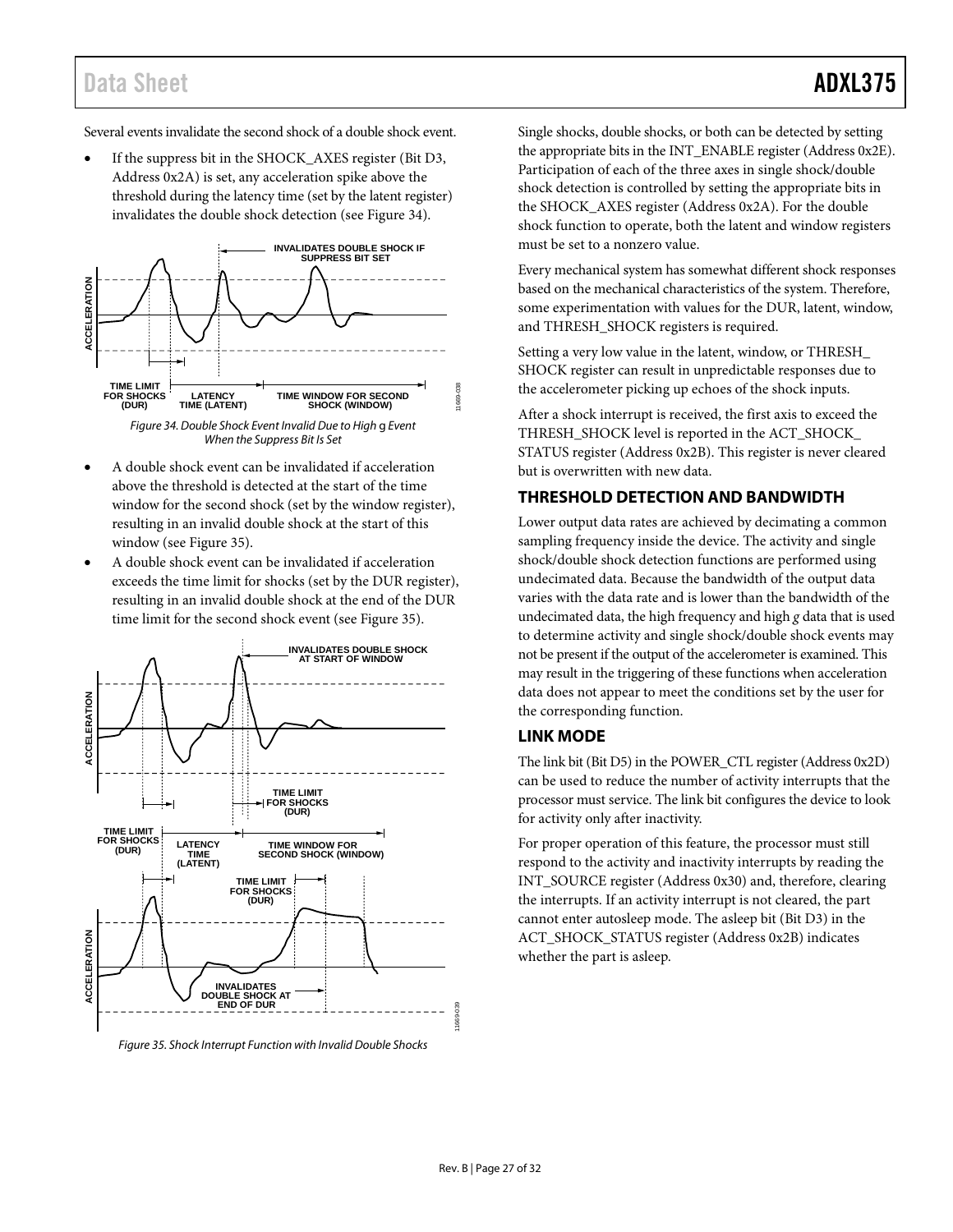# <span id="page-27-0"></span>**SLEEP MODE vs. LOW POWER MODE**

In applications where a low data rate and low power consumption are desired (at the expense of noise performance), it is recommended that low power mode be used. Low power mode preserves the functionality of the DATA\_READY interrupt and the FIFO buffer for postprocessing of the acceleration data. To enable low power mode, set the LOW\_POWER bit (Bit D4) in the BW\_RATE register (Address 0x2C).

Sleep mode also provides a low data rate and low power consumption, but it is not intended for data acquisition. However, when sleep mode is used in conjunction with the autosleep and link modes, the part can automatically switch to a low power, low sampling rate mode when inactivity is detected. To prevent the generation of redundant inactivity interrupts, the inactivity interrupt is automatically disabled and the activity interrupt is enabled. To enable autosleep mode, set the AUTO\_SLEEP bit (Bit D4) and the link bit (Bit D5) in the POWER\_CTL register (Address 0x2D).

When the [ADXL375](http://www.analog.com/ADXL375?doc=ADXL375.pdf) is in sleep mode, the host processor can also be placed into sleep mode or low power mode to save significant system power. When activity is detected, the accelerometer automatically switches back to the original data rate of the application and provides an activity interrupt that can be used to wake up the host processor. Similar to when inactivity occurs, detection of activity events is disabled and detection of inactivity is enabled.

# <span id="page-27-1"></span>**OFFSET CALIBRATION**

Accelerometers are mechanical structures containing elements that are free to move. These moving parts can be very sensitive to mechanical stresses, much more so than solid-state electronics.

The 0 *g* bias, or offset, is an important accelerometer metric because it defines the baseline for measuring acceleration. Additional stresses can be applied during assembly of a system containing an accelerometer. These stresses can come from, but are not limited to, component soldering, board stress during mounting, and application of any compounds on or over the component. If calibration is deemed necessary, it is recommended that it be performed after system assembly to compensate for these effects.

A simple method of calibration is to measure the offset while assuming that the sensitivity of th[e ADXL375](http://www.analog.com/ADXL375?doc=ADXL375.pdf) is as specified in [Table 1.](#page-2-1) The offset can then be automatically accounted for by using the built-in offset registers. The result of this calibration is that the data acquired from the data registers already compensates for any offset.

In a no-turn or single-point calibration scheme, the part is oriented such that one axis, typically the z-axis, is in the 1 *g* field of gravity, and the remaining axes, typically the x- and y-axes, are in a 0 *g* field. The output is then measured by taking the average of a series of samples.

ADXL375 Data Sheet

The number of samples averaged is selected by the system designer, but a recommended starting point is 0.1 sec worth of data for data rates of 100 Hz or greater—that is, 10 samples at the 100 Hz data rate. For data rates less than 100 Hz, it is recommended that at least 10 samples be averaged. These values are stored as  $X_{0g}$ ,  $Y_{0g}$ , and  $Z_{+1g}$  for the 0 *g* measurements on the xand y-axes and the 1 *g* measurement on the z-axis, respectively.

The values measured for  $X_{0g}$  and  $Y_{0g}$  correspond to the x- and y-axis offsets, and compensation is performed by subtracting these values from the output of the accelerometer to obtain the actual acceleration, as follows:

$$
X_{ACTUAL} = X_{MEAS} - X_{0g}
$$

$$
Y_{ACTUAL} = Y_{MEAS} - Y_{0g}
$$

Because the z-axis measurement is performed in a +1 *g* field, a no-turn or single-point calibration scheme assumes an ideal sensitivity,  $S_{Z}$ , for the z-axis. This value is subtracted from  $Z_{+1g}$ to obtain the z-axis offset, which is then subtracted from future measured values to obtain the actual value, as follows:

$$
Z_{0g} = Z_{+1g} - S_Z
$$
  
Zacitual = Zmeas - Z<sub>0g</sub>

Th[e ADXL375](http://www.analog.com/ADXL375?doc=ADXL375.pdf) can automatically compensate the output for offset by using the offset registers (Register 0x1E, Register 0x1F, and Register 0x20). These registers contain an 8-bit, twos complement value that is automatically added to all measured acceleration values; the result is then placed into the data registers. Because the value placed in an offset register is additive, a negative value in the register eliminates a positive offset, and a positive value in the register eliminates a negative offset. The register has a scale factor of 1.56 *g*/LSB.

As with all registers in th[e ADXL375,](http://www.analog.com/ADXL375?doc=ADXL375.pdf) the offset registers do not retain the values written into them when power is removed from the part. Power cycling the [ADXL375](http://www.analog.com/ADXL375?doc=ADXL375.pdf) returns the offset registers to their default value of 0x00.

Because the no-turn or single-point calibration method assumes an ideal sensitivity in the z-axis, any error in the sensitivity results in offset error.

# <span id="page-27-2"></span>**DATA FORMATTING AT OUTPUT DATA RATES OF 3200 HZ AND 1600 HZ**

When using the 3200 Hz or 1600 Hz output data rate, the LSB of the output data-word is always 0. When the data is right justified, the LSB corresponds to Bit D0 of the DATAx0 register; when the data is left justified, the LSB corresponds to Bit D3 of the DATAx0 register.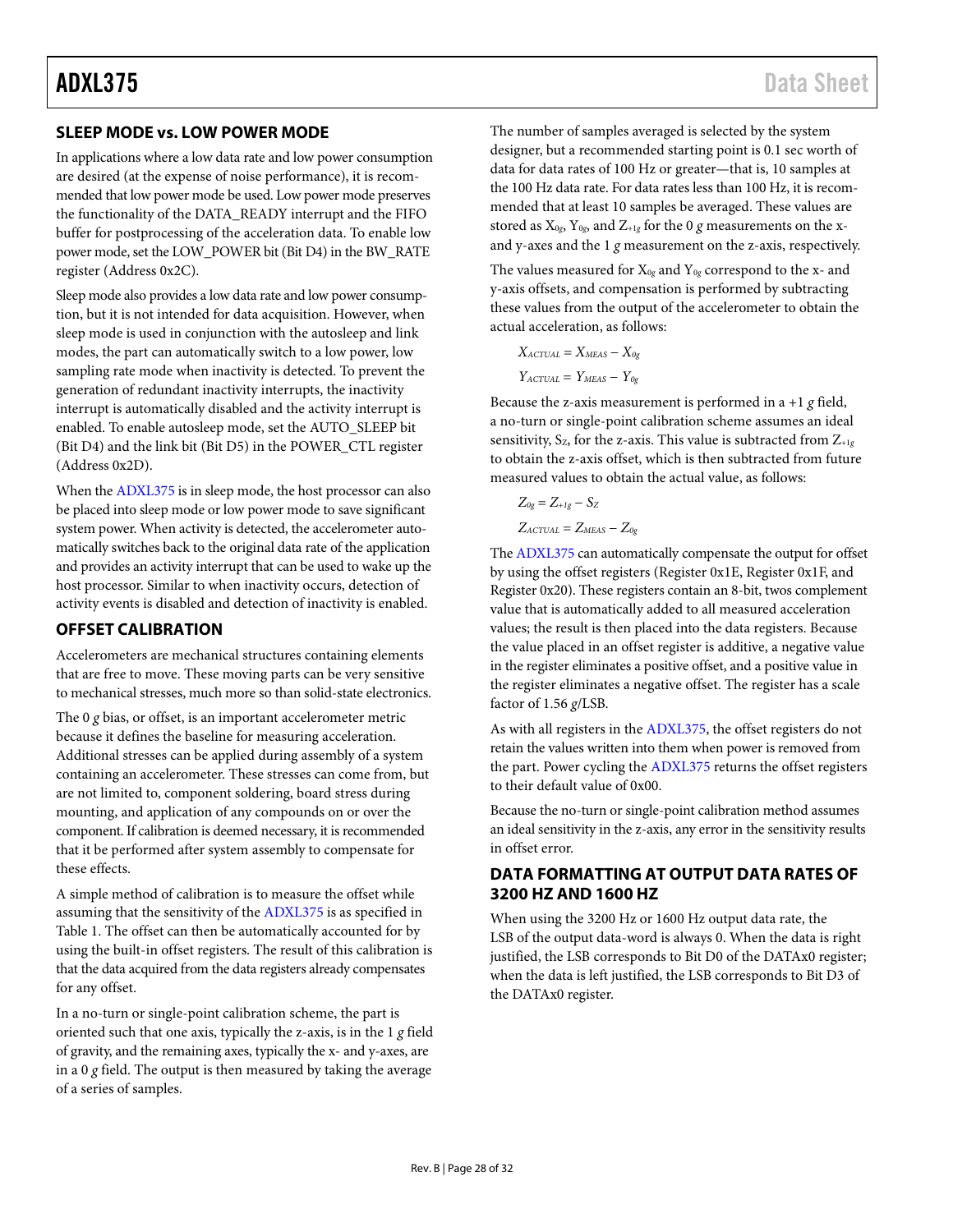# <span id="page-28-0"></span>**USING SELF-TEST**

The self-test change is defined as the difference between the acceleration output of an axis with self-test enabled and the acceleration output of the same axis with self-test disabled. Due to device filtering, the output reaches its final value after  $4 \times \tau$ when enabling or disabling self-test, where  $\tau = 1/(\text{data rate})$ . This definition assumes that the sensor does not move between these two measurements; if the sensor moves, a non-self-test related shift corrupts the test.

Proper configuration of the [ADXL375](http://www.analog.com/ADXL375?doc=ADXL375.pdf) is necessary for an accurate self-test measurement. To configure the part for selftest, follow this procedure.

- 1. Set the data rate from 100 Hz to 800 Hz, or set the data rate to 3200 Hz by writing to the rate bits (Bits[D3:D0]) in the BW\_RATE register (Address 0x2C). Write a value from 0x0A to 0x0D, or write 0x0F to the BW\_RATE register.
- 2. For accurate self-test measurements, configure the part for normal power operation by clearing the LOW\_POWER bit (Bit D4) in the BW\_RATE register (Address 0x2C).
- 3. After the part is configured for accurate self-test measurement, retrieve samples of x-, y-, and z-axis acceleration data from the sensor and average them together. The number of samples averaged is selected by the system designer, but a recommended starting point is 0.1 sec worth of data for data rates of 100 Hz or greater—that is, 10 samples at the 100 Hz data rate.
- 4. Store the averaged values and label them appropriately as the values with self-test disabled, that is, XST\_OFF, YST\_OFF, and ZST\_OFF.
- 5. Enable self-test by setting the SELF\_TEST bit (Bit D7) in the DATA\_FORMAT register (Address 0x31). The output requires some time (approximately four samples) to settle after self-test is enabled.
- 6. After allowing the output to settle, retrieve samples of  $x$ -,  $y$ -, and z-axis acceleration data and average them together. It is recommended that the same number of samples be taken for the self-test average as was done for the non-self-test average.
- 7. Store the averaged values and label them appropriately as the values with self-test enabled, that is, XST\_ON, YST\_ON, and ZST\_ON.
- 8. Disable self-test by clearing the SELF\_TEST bit (Bit D7) in the DATA\_FORMAT register (Address 0x31).

With the stored values for self-test enabled and disabled, the self-test change is as follows:

$$
X_{ST} = X_{ST\_ON} - X_{ST\_OFF}
$$
  
\n
$$
Y_{ST} = Y_{ST\_ON} - Y_{ST\_OFF}
$$
  
\n
$$
Z_{ST} = Z_{ST\_ON} - Z_{ST\_OFF}
$$

Because the measured output for each axis is expressed in LSBs,  $X<sub>ST</sub>$ ,  $Y<sub>ST</sub>$ , and  $Z<sub>ST</sub>$  are also expressed in LSBs. These values can be converted to acceleration  $(g)$  by multiplying each value by the 49 m*g*/LSB scale factor.

If the self-test change is within the valid range, the test is considered successful. Generally, a part is considered to pass if the minimum magnitude of change is achieved. However, a part that changes by more than the maximum magnitude is not necessarily a failure.

The self-test response in the x- and y-axes exhibits bimodal behavior and, therefore, is not always a reliable indicator of sensor health or potential shift in device sensitivity. For this reason, perform the self-test check in the z-axis.

Another effective method for using the self-test to verify accelerometer functionality is to toggle the self-test at a certain rate and then perform an FFT on the output. The FFT should have a corresponding tone at the frequency where the self-test was toggled. Using an FFT in this way removes the dependency of the test on supply voltage and self-test magnitude, which can vary within a rather wide range.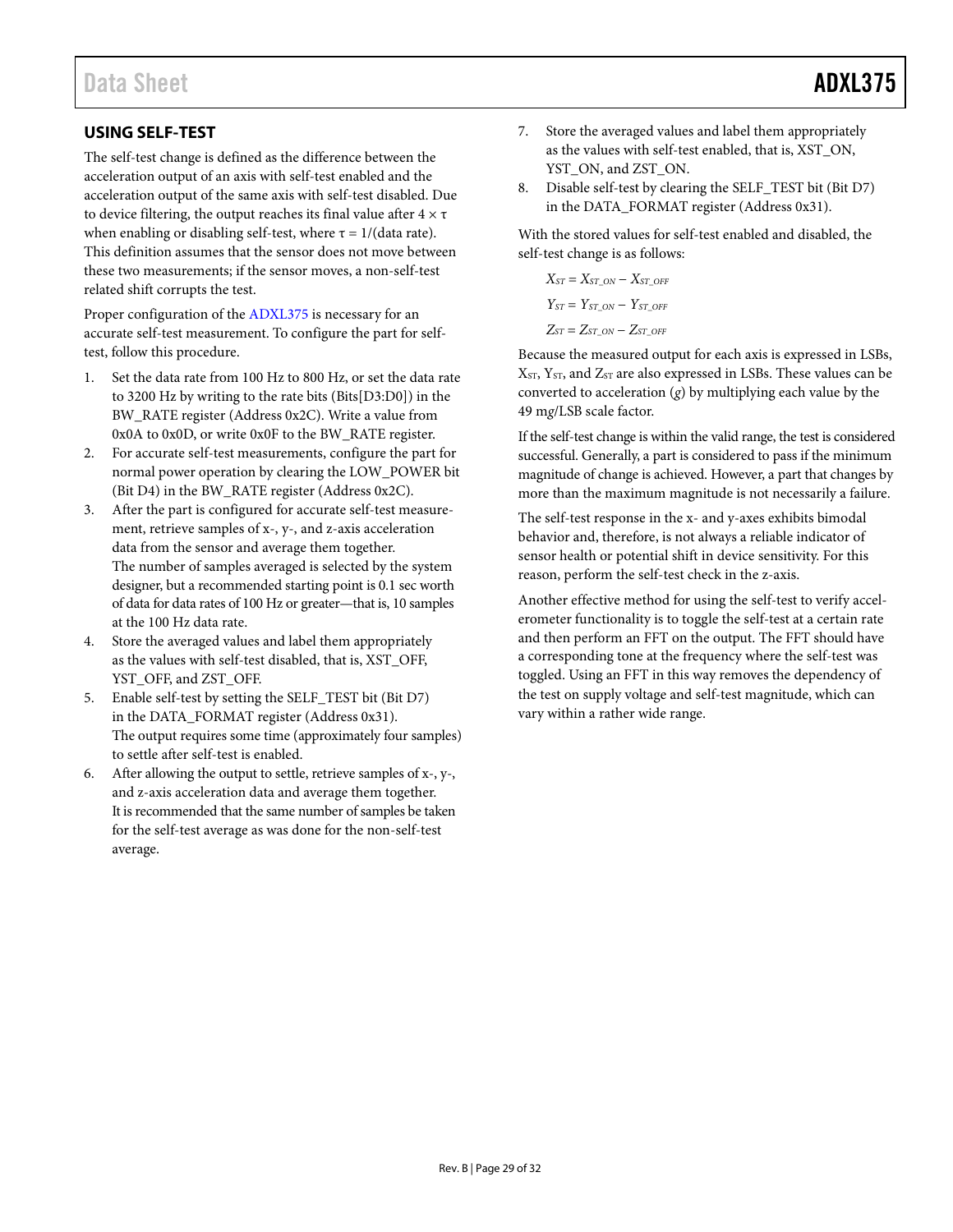# <span id="page-29-0"></span>**AXES OF ACCELERATION SENSITIVITY**



*Figure 36. Axes of Acceleration Sensitivity (Corresponding Output Voltage Increases When Accelerated Along the Sensitive Axis)*

11669-021



*Figure 37. Output Response vs. Orientation to Gravity*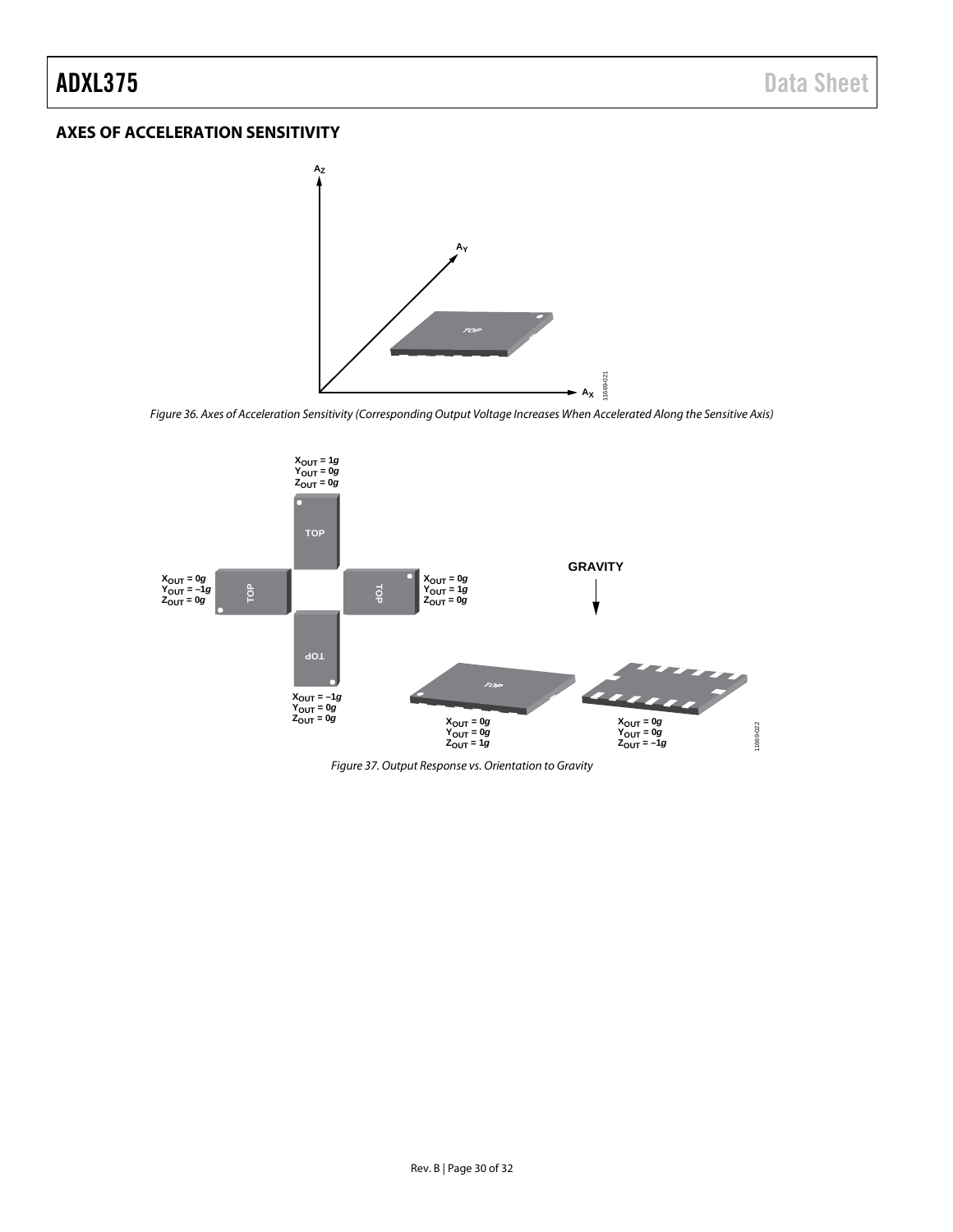# <span id="page-30-0"></span>**LAYOUT AND DESIGN RECOMMENDATIONS**

[Figure 38](#page-30-2) shows the recommended printed wiring board land pattern.



*Figure 38. Recommended Printed Wiring Board Land Pattern (Dimensions shown in millimeters)*

# <span id="page-30-2"></span><span id="page-30-1"></span>**PACKAGE INFORMATION**

[Figure 39](#page-30-3) an[d Table 19](#page-30-4) provide information about the package branding for th[e ADXL375.](http://www.analog.com/ADXL375?doc=ADXL375.pdf)

| 75B<br>3     |          |
|--------------|----------|
| # y w<br>W   |          |
| J            |          |
| N<br>T<br>C, | 1669-102 |

*Figure 39. Product Information on Package (Top View)*

<span id="page-30-4"></span><span id="page-30-3"></span>

|  |  |  | Table 19. Package Branding Information |
|--|--|--|----------------------------------------|
|--|--|--|----------------------------------------|

| <b>Branding Key</b> | <b>Field Description</b>        |
|---------------------|---------------------------------|
| 375B                | Part identifier for the ADXL375 |
|                     | RoHS-compliant designation      |
| yww                 | Date code                       |
| <b>VVVV</b>         | Factory lot code                |
| <b>CNTY</b>         | Country of origin               |